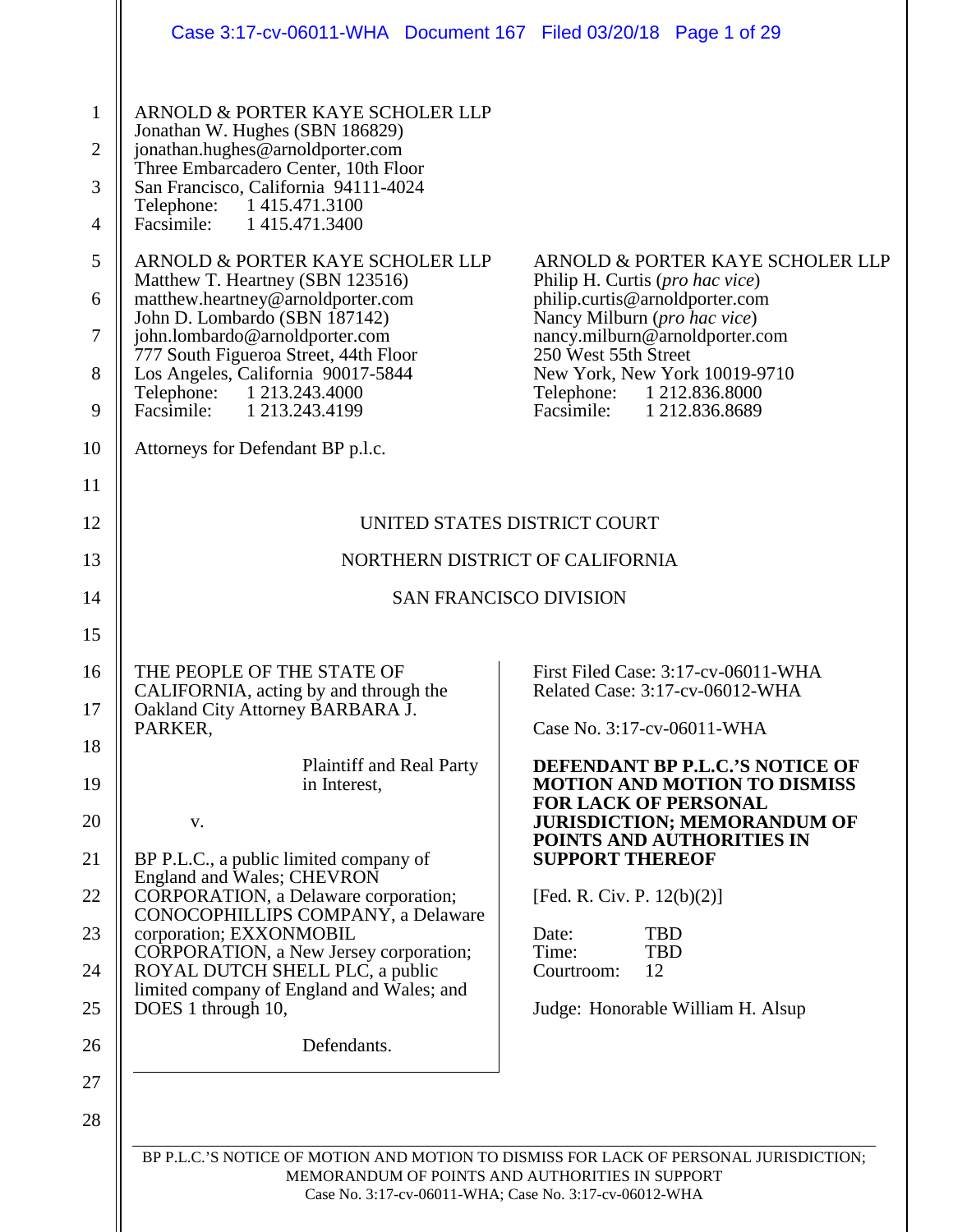|                                     | Case 3:17-cv-06011-WHA  Document 167  Filed 03/20/18  Page 2 of 29                                                                                                                                 |
|-------------------------------------|----------------------------------------------------------------------------------------------------------------------------------------------------------------------------------------------------|
| $\mathbf{1}$<br>$\overline{2}$<br>3 | THE PEOPLE OF THE STATE OF<br>Case No. 3:17-cv-06012-WHA<br>CALIFORNIA, acting by and through the San<br>Francisco City Attorney DENNIS J.<br>HERRERA,                                             |
| $\overline{4}$                      | Plaintiff and Real Party                                                                                                                                                                           |
| 5                                   | in Interest,                                                                                                                                                                                       |
| 6                                   | V.                                                                                                                                                                                                 |
| 7                                   | BP P.L.C., a public limited company of<br>England and Wales; CHEVRON                                                                                                                               |
| 8                                   | CORPORATION, a Delaware corporation;<br>CONOCOPHILLIPS COMPANY, a Delaware                                                                                                                         |
| 9                                   | corporation; EXXONMOBIL<br>CORPORATION, a New Jersey corporation;<br>ROYAL DUTCH SHELL PLC, a public                                                                                               |
| 10                                  | limited company of England and Wales; and                                                                                                                                                          |
| 11                                  | DOES 1 through 10,                                                                                                                                                                                 |
| 12                                  | Defendants.                                                                                                                                                                                        |
| 13                                  |                                                                                                                                                                                                    |
| 14                                  |                                                                                                                                                                                                    |
| 15                                  |                                                                                                                                                                                                    |
| 16                                  |                                                                                                                                                                                                    |
| 17                                  |                                                                                                                                                                                                    |
| 18                                  |                                                                                                                                                                                                    |
| 19                                  |                                                                                                                                                                                                    |
| 20                                  |                                                                                                                                                                                                    |
| 21                                  |                                                                                                                                                                                                    |
| 22                                  |                                                                                                                                                                                                    |
| 23                                  |                                                                                                                                                                                                    |
| 24                                  |                                                                                                                                                                                                    |
| 25                                  |                                                                                                                                                                                                    |
| 26                                  |                                                                                                                                                                                                    |
| 27                                  |                                                                                                                                                                                                    |
| 28                                  |                                                                                                                                                                                                    |
|                                     | BP P.L.C.'S NOTICE OF MOTION AND MOTION TO DISMISS FOR LACK OF PERSONAL JURISDICTION;<br>MEMORANDUM OF POINTS AND AUTHORITIES IN SUPPORT<br>Case No. 3:17-cv-06011-WHA; Case No. 3:17-cv-06012-WHA |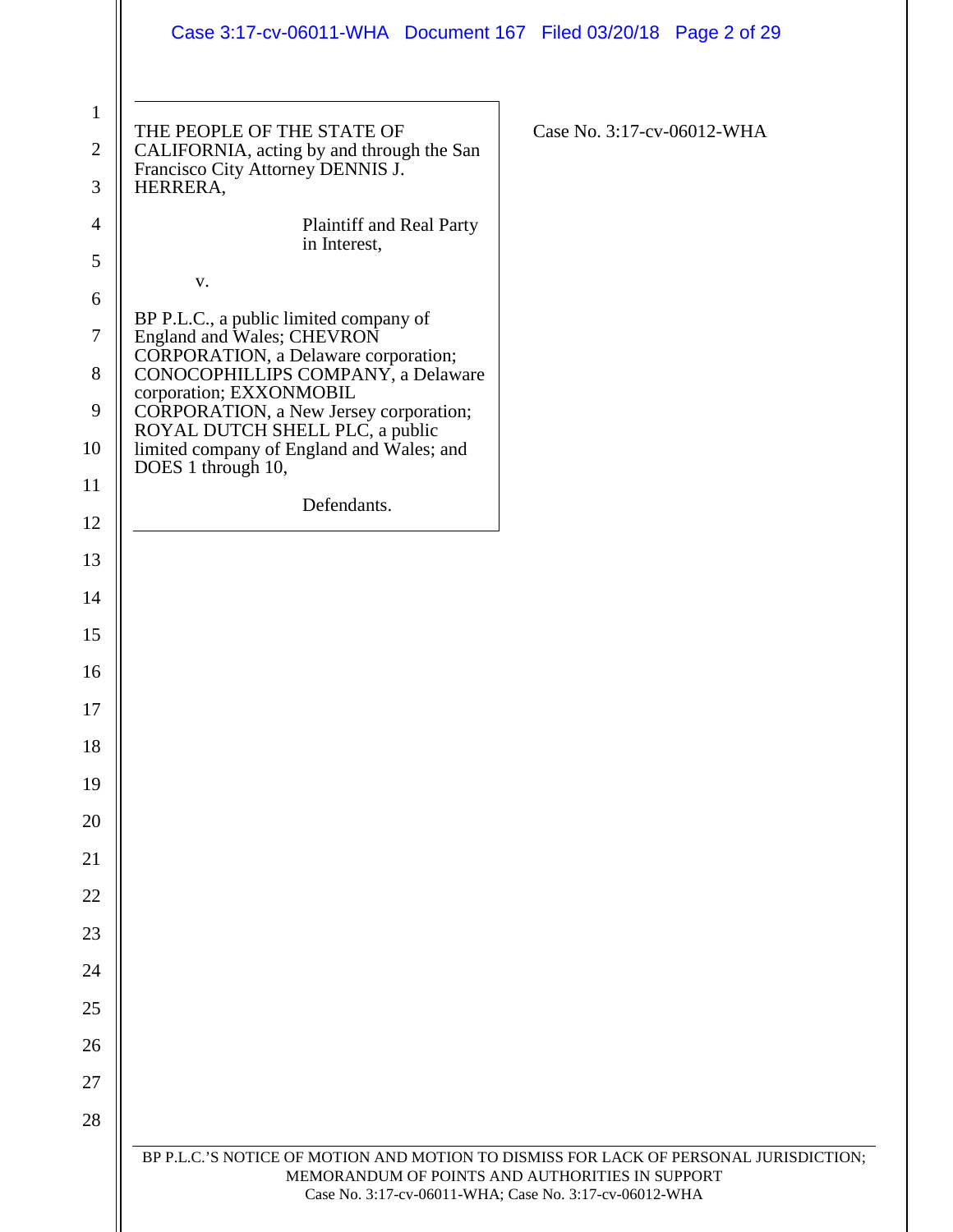Case 3:17-cv-06011-WHA Document 167 Filed 03/20/18 Page 3 of 29

1

# **TABLE OF CONTENTS**

# **Page**

| $\overline{2}$ |                                                                                                                                                                                                             | Page |  |
|----------------|-------------------------------------------------------------------------------------------------------------------------------------------------------------------------------------------------------------|------|--|
| 3              |                                                                                                                                                                                                             |      |  |
| $\overline{4}$ |                                                                                                                                                                                                             |      |  |
| 5              |                                                                                                                                                                                                             |      |  |
| 6              |                                                                                                                                                                                                             |      |  |
| 7              | A.                                                                                                                                                                                                          |      |  |
| 8              | <b>B.</b>                                                                                                                                                                                                   |      |  |
| 9              | How The Cities May Estimate BP p.l.c.'s Purported Contribution<br>$\mathbf{C}$ .                                                                                                                            |      |  |
| 10             |                                                                                                                                                                                                             |      |  |
| 11             |                                                                                                                                                                                                             |      |  |
| 12             | THE COMPLAINT SHOULD BE DISMISSED FOR LACK OF PERSONAL                                                                                                                                                      |      |  |
| 13             | BP p.l.c. Is Not "At Home" (And Thus Subject To General<br>A.                                                                                                                                               |      |  |
| 14             |                                                                                                                                                                                                             |      |  |
| 15             | Nor Is BP p.l.c. Subject To Specific Jurisdiction In California For<br><b>B.</b>                                                                                                                            |      |  |
| 16             | The Claim Does Not Arise out of or Relate to BP p.l.c.'s<br>1.                                                                                                                                              |      |  |
| 17             | California Activities, Even Imputing All Claim-Related                                                                                                                                                      |      |  |
| 18             | The complaint does not allege BP p.l.c.'s California<br>a.<br>activities are a but-for cause of the Cities' claimed                                                                                         |      |  |
| 19             |                                                                                                                                                                                                             |      |  |
| 20             | If the Cities rely on "attribution science," that<br>b.<br>methodology likewise suggests that BP p.l.c.'s                                                                                                   |      |  |
| 21             | California contacts are not a but-for cause of the                                                                                                                                                          |      |  |
| 22             |                                                                                                                                                                                                             |      |  |
| 23             | Permitting specific jurisdiction on the basis of these<br>$\mathbf{C}$ .<br>tenuous links with the forum would subject BP                                                                                   |      |  |
| 24             | p.l.c. to jurisdiction in every state, a result that<br>cannot be squared with recent Supreme Court                                                                                                         |      |  |
| 25             |                                                                                                                                                                                                             |      |  |
| 26             | BP p.l.c.'s other alleged California connections add<br>d.                                                                                                                                                  |      |  |
| 27             |                                                                                                                                                                                                             |      |  |
| 28             |                                                                                                                                                                                                             |      |  |
|                | $-1-$<br>BP P.L.C.'S NOTICE OF MOTION AND MOTION TO DISMISS FOR LACK OF PERSONAL JURISDICTION;<br>MEMORANDUM OF POINTS AND AUTHORITIES IN SUPPORT<br>Case No. 3:17-cv-06011-WHA; Case No. 3:17-cv-06012-WHA |      |  |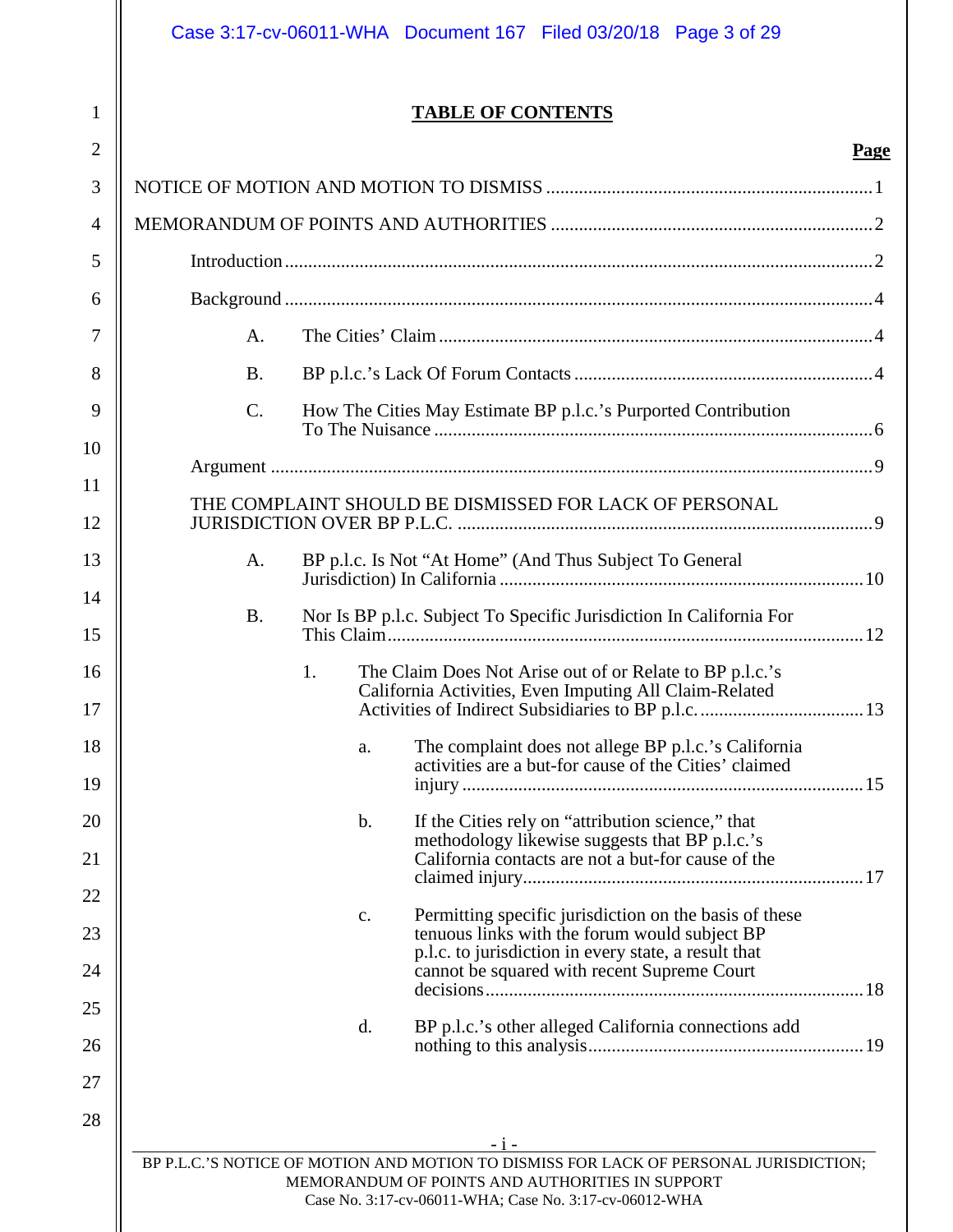|                     |    | Case 3:17-cv-06011-WHA  Document 167  Filed 03/20/18  Page 4 of 29                                                                                                                                                                  |  |
|---------------------|----|-------------------------------------------------------------------------------------------------------------------------------------------------------------------------------------------------------------------------------------|--|
| 1<br>$\overline{2}$ | 2. | Allegations About Other BP p.l.c. "Connections to<br>California" Do Not Establish That BP p.l.c. Purposefully<br>Availed Itself of the Privilege of Conducting Business in<br>California or Purposefully Directed Tortious Activity |  |
| 3                   |    |                                                                                                                                                                                                                                     |  |
| $\overline{4}$      | 3. | Exercising Jurisdiction over BP p.l.c. Would Be                                                                                                                                                                                     |  |
| 5                   |    |                                                                                                                                                                                                                                     |  |
| 6                   |    |                                                                                                                                                                                                                                     |  |
| 7                   |    |                                                                                                                                                                                                                                     |  |
| 8                   |    |                                                                                                                                                                                                                                     |  |
| 9                   |    |                                                                                                                                                                                                                                     |  |
| 10                  |    |                                                                                                                                                                                                                                     |  |
| 11                  |    |                                                                                                                                                                                                                                     |  |
| 12                  |    |                                                                                                                                                                                                                                     |  |
| 13                  |    |                                                                                                                                                                                                                                     |  |
| 14                  |    |                                                                                                                                                                                                                                     |  |
| 15                  |    |                                                                                                                                                                                                                                     |  |
| 16                  |    |                                                                                                                                                                                                                                     |  |
| 17                  |    |                                                                                                                                                                                                                                     |  |
| 18                  |    |                                                                                                                                                                                                                                     |  |
| 19                  |    |                                                                                                                                                                                                                                     |  |
| 20                  |    |                                                                                                                                                                                                                                     |  |
| 21                  |    |                                                                                                                                                                                                                                     |  |
| 22                  |    |                                                                                                                                                                                                                                     |  |
| 23                  |    |                                                                                                                                                                                                                                     |  |
| 24                  |    |                                                                                                                                                                                                                                     |  |
| 25                  |    |                                                                                                                                                                                                                                     |  |
| 26                  |    |                                                                                                                                                                                                                                     |  |
| 27                  |    |                                                                                                                                                                                                                                     |  |
| 28                  |    | - ii -                                                                                                                                                                                                                              |  |
|                     |    | BP P.L.C.'S NOTICE OF MOTION AND MOTION TO DISMISS FOR LACK OF PERSONAL JURISDICTION;<br>MEMORANDUM OF POINTS AND AUTHORITIES IN SUPPORT<br>Case No. 3:17-cv-06011-WHA; Case No. 3:17-cv-06012-WHA                                  |  |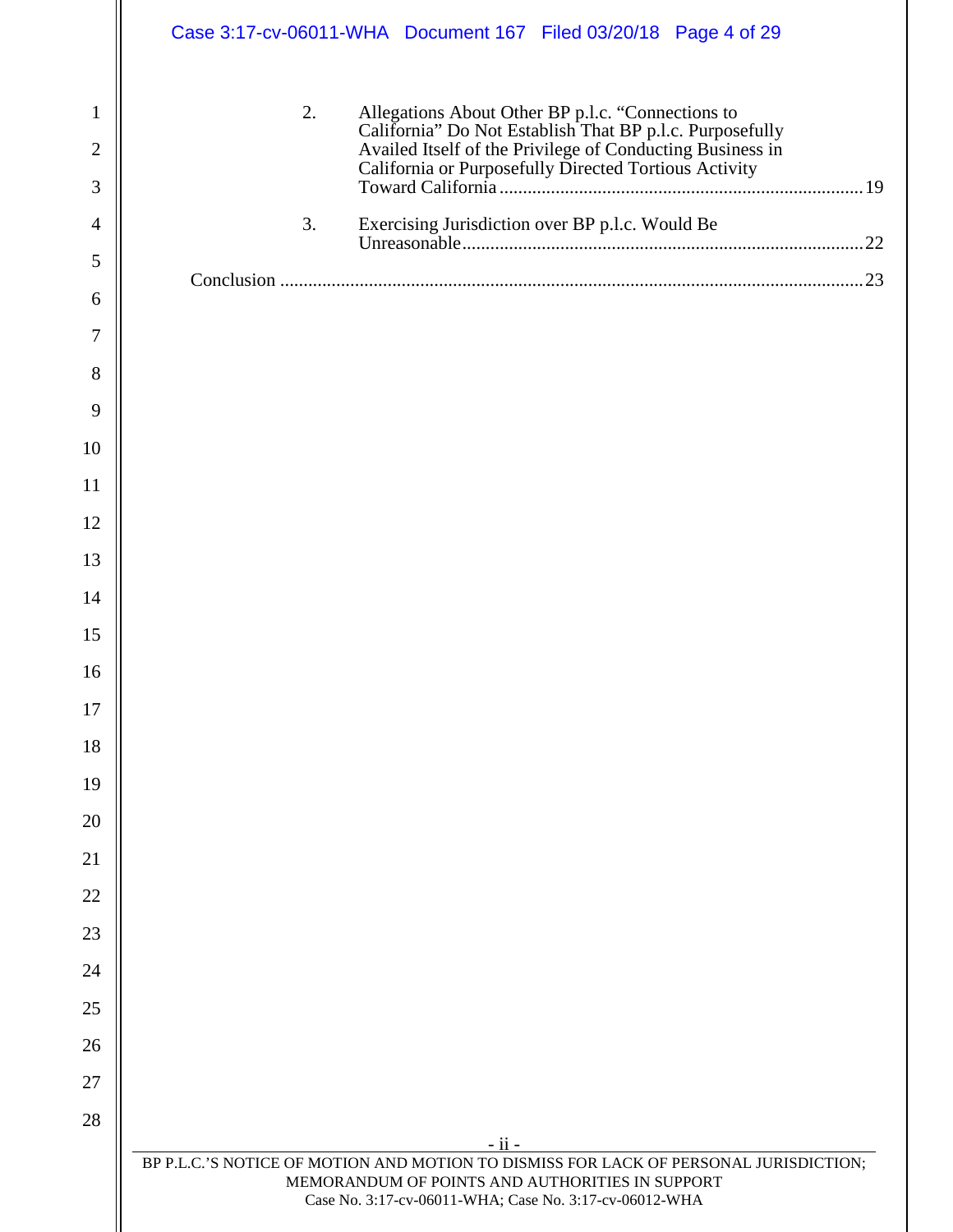# Case 3:17-cv-06011-WHA Document 167 Filed 03/20/18 Page 5 of 29

# **TABLE OF AUTHORITIES**

# **Page(s)**

# **Cases**

1

2

3

| $\overline{4}$ | Amba Mktg. Sys., Inc. v. Jobar Int'l, Inc.,                                                                                                                                                                       |
|----------------|-------------------------------------------------------------------------------------------------------------------------------------------------------------------------------------------------------------------|
| 5              |                                                                                                                                                                                                                   |
| 6              | Axiom Foods, Inc. v. Acerchem Int'l, Inc.,                                                                                                                                                                        |
| $\tau$         | BNSF Ry. Co. v. Tyrrell,                                                                                                                                                                                          |
| 8              |                                                                                                                                                                                                                   |
| 9              | Brackett v. Hilton Hotels Corp.,                                                                                                                                                                                  |
| 10             |                                                                                                                                                                                                                   |
| 11             | Brayton Purcell LLP v. Recordon & Recordon,                                                                                                                                                                       |
| 12             | Bristol-Myers Squibb Co. v. Superior Court,                                                                                                                                                                       |
| 13             |                                                                                                                                                                                                                   |
| 14             | Burger King Corp. v. Rudzewicz,                                                                                                                                                                                   |
| 15             |                                                                                                                                                                                                                   |
| 16             | CollegeSource, Inc. v. AcademyOne, Inc.,                                                                                                                                                                          |
| 17             | Corcoran v. CVS Health Corp.,                                                                                                                                                                                     |
| 18             |                                                                                                                                                                                                                   |
| 19             | Daimler AG v. Bauman,                                                                                                                                                                                             |
| 20             |                                                                                                                                                                                                                   |
| 21             | Doe v. Am. Nat'l Red Cross,                                                                                                                                                                                       |
| 22             | Doe v. Unocal Corp.,                                                                                                                                                                                              |
| 23             |                                                                                                                                                                                                                   |
| 24             | Dole Food Co. v. Watts,                                                                                                                                                                                           |
| 25             |                                                                                                                                                                                                                   |
| 26             | Goodyear Dunlop Tires Operations, S.A. v. Brown,                                                                                                                                                                  |
| 27             | Martinez v. Aero Caribbean,                                                                                                                                                                                       |
| 28             |                                                                                                                                                                                                                   |
|                | $-$ iii $-$<br>BP P.L.C.'S NOTICE OF MOTION AND MOTION TO DISMISS FOR LACK OF PERSONAL JURISDICTION:<br>MEMORANDUM OF POINTS AND AUTHORITIES IN SUPPORT<br>Case No. 3:17-cv-06011-WHA; Case No. 3:17-cv-06012-WHA |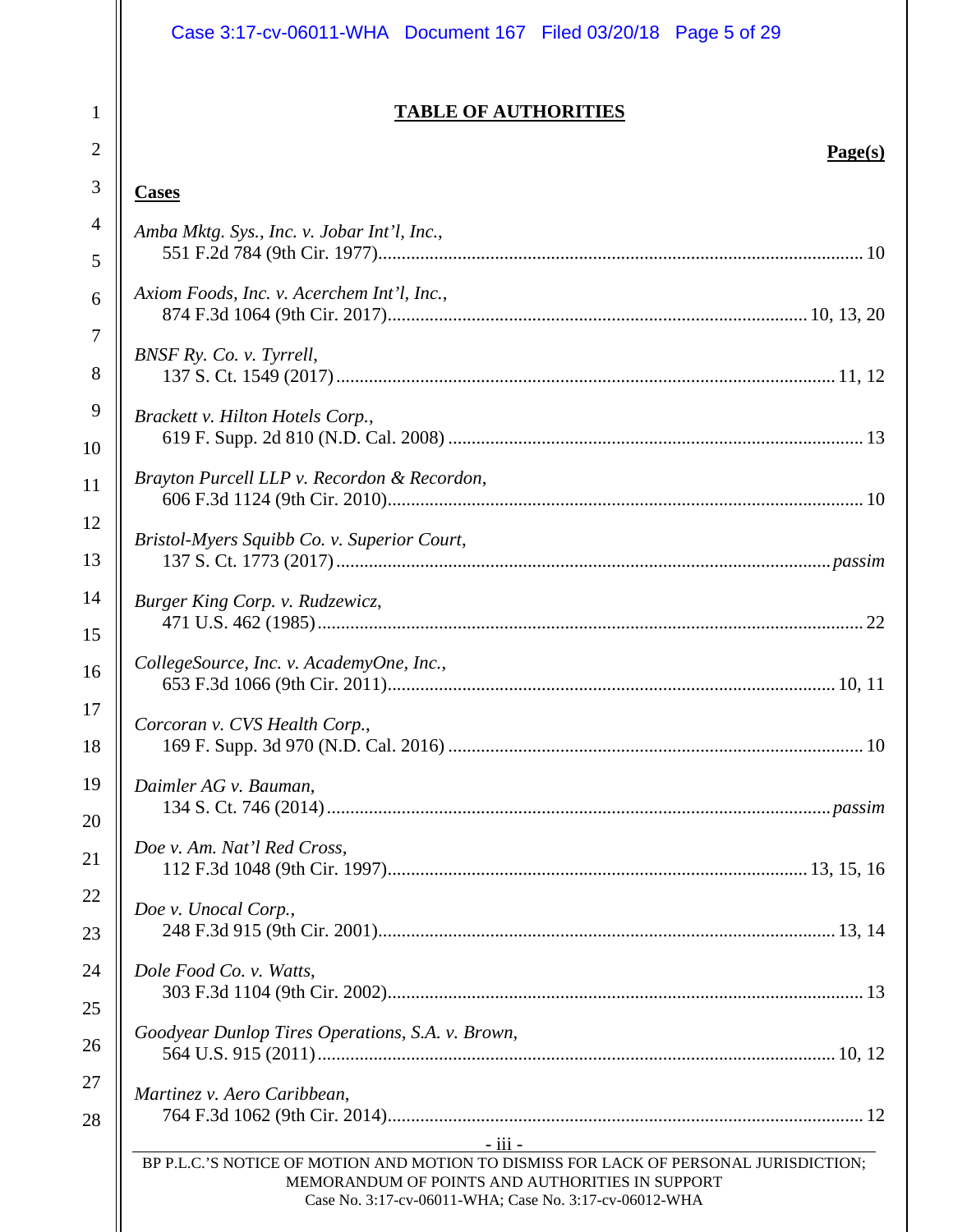# Case 3:17-cv-06011-WHA Document 167 Filed 03/20/18 Page 6 of 29

| $\mathbf{1}$   | Mavrix Photo, Inc. v. Brand Techs., Inc.,                                                                 |  |  |
|----------------|-----------------------------------------------------------------------------------------------------------|--|--|
| $\overline{2}$ |                                                                                                           |  |  |
| 3              | Morrill v. Scott Fin. Corp.,                                                                              |  |  |
| $\overline{4}$ | Mulato v. Wells Fargo Bank, N.A.,                                                                         |  |  |
| 5              |                                                                                                           |  |  |
| 6              | Panavision Int'l, L.P. v. Toeppen,                                                                        |  |  |
| $\overline{7}$ |                                                                                                           |  |  |
| 8              | Perkins v. Benguet Consol. Mining Co.,                                                                    |  |  |
| 9              | Ranza v. Nike, Inc.,                                                                                      |  |  |
| 10             |                                                                                                           |  |  |
| 11             | Rashidi v. Veritiss, LLC,                                                                                 |  |  |
| 12             |                                                                                                           |  |  |
| 13             | Schwarzenegger v. Fred Martin Motor Co.,                                                                  |  |  |
| 14             | Sullivan v. Ford Motor Co.,                                                                               |  |  |
| 15             | No. 16-cv-03505-JST, 2016 WL 6520174 (N.D. Cal. Nov. 3, 2016) 14, 16, 17                                  |  |  |
| 16             | Swartz v. KPMG LLP,                                                                                       |  |  |
| 17<br>18       | Terracom v. Valley Nat'l Bank,                                                                            |  |  |
| 19             | Walden v. Fiore,                                                                                          |  |  |
| 20             |                                                                                                           |  |  |
| 21             | World-Wide Volkswagen Corp. v. Woodson,                                                                   |  |  |
| 22             | <b>Statutes</b>                                                                                           |  |  |
| 23             |                                                                                                           |  |  |
| 24             | <b>Other Authorities</b>                                                                                  |  |  |
| 25             |                                                                                                           |  |  |
| 26             |                                                                                                           |  |  |
| 27             |                                                                                                           |  |  |
| 28             | $-iv -$                                                                                                   |  |  |
|                | BP P.L.C.'S NOTICE OF MOTION AND MOTION TO DISMISS FOR LACK OF PERSONAL JURISDICTION;                     |  |  |
|                | MEMORANDUM OF POINTS AND AUTHORITIES IN SUPPORT<br>Case No. 3:17-cv-06011-WHA; Case No. 3:17-cv-06012-WHA |  |  |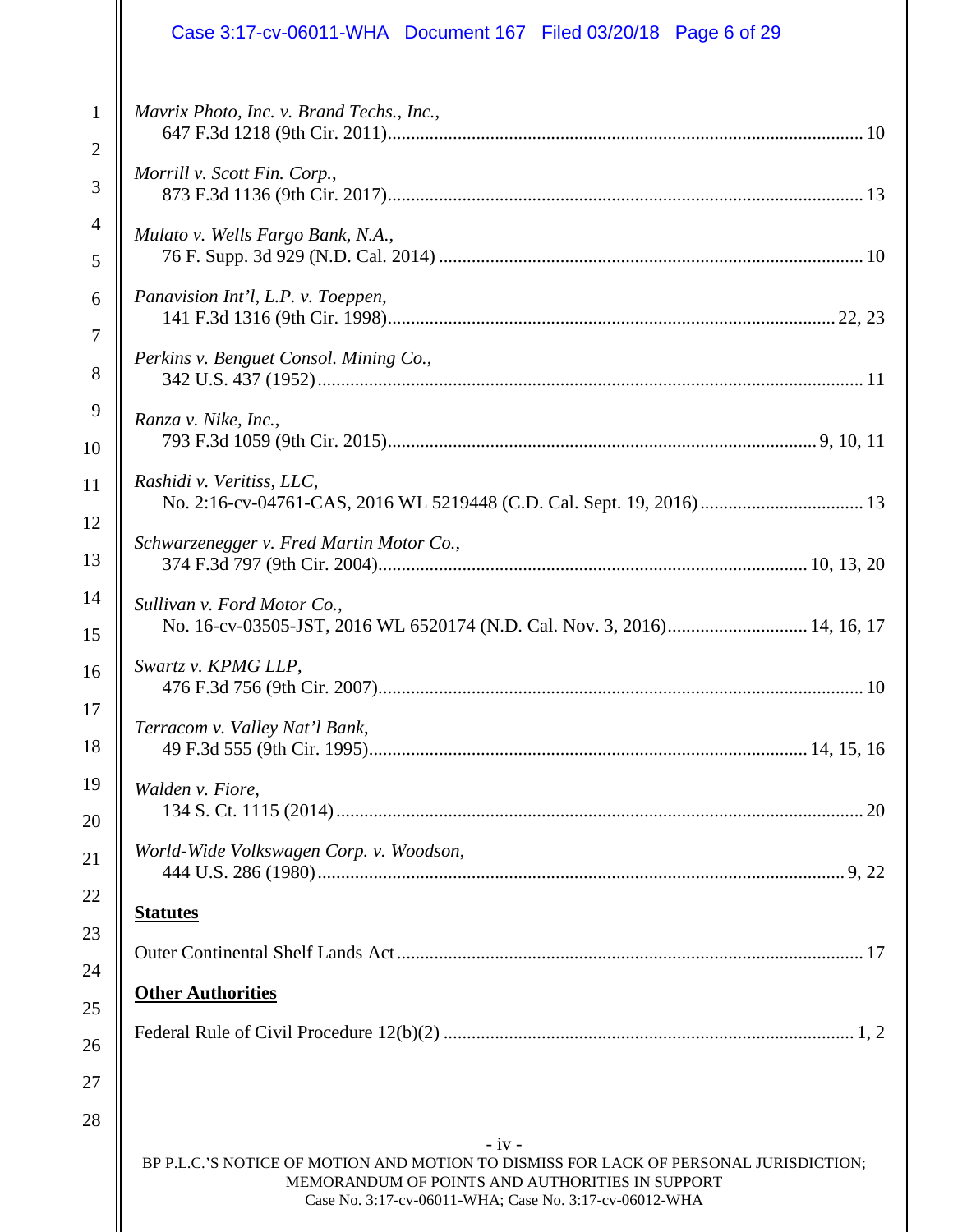#### **NOTICE OF MOTION AND MOTION TO DISMISS**

TO ALL PARTIES AND THEIR COUNSEL OF RECORD:

PLEASE TAKE NOTICE that Defendant BP p.l.c. hereby moves the Court pursuant to Federal Rule of Civil Procedure 12(b)(2) to dismiss the complaints filed by the City of Oakland and the City of San Francisco ("the Cities") insofar as they relate to BP p.l.c. for lack of personal jurisdiction. The hearing on this Motion will be set by the Court, pursuant to the Court's March 1, 2018 Order Setting Deadline for Motions to Dismiss and Inviting United States to File Amicus Brief.<sup>1</sup> (ECF No. 118.)

By this Motion, BP p.l.c. seeks dismissal of all claims against it.

This Motion is based on this Notice of Motion and Motion, the accompanying Memorandum of Points and Authorities, declarations, and exhibits, the pleadings on record in this action, and any other written or oral evidence or argument that may be presented at or before the time this Motion is decided.

<sup>1</sup> By Order dated February 27, 2018 [ECF No. 117], the Court invited counsel to conduct a tutorial concerning the history of scientific study concerning climate change and the present-day best climate change science. Intending to fully preserve BP p.l.c.'s personal jurisdiction defense, and to obtain a ruling on this motion at the earliest opportunity, counsel for BP p.l.c. will attend the tutorial and understands that counsel for Chevron Corporation will accept the Court's invitation and plans to fully participate in the tutorial. To avoid any contention or suggestion that BP p.l.c. has waived, abandoned, or acted inconsistently with its personal jurisdiction defense as set forth in this motion, however, BP p.l.c. respectfully declines the Court's invitation to conduct the tutorial.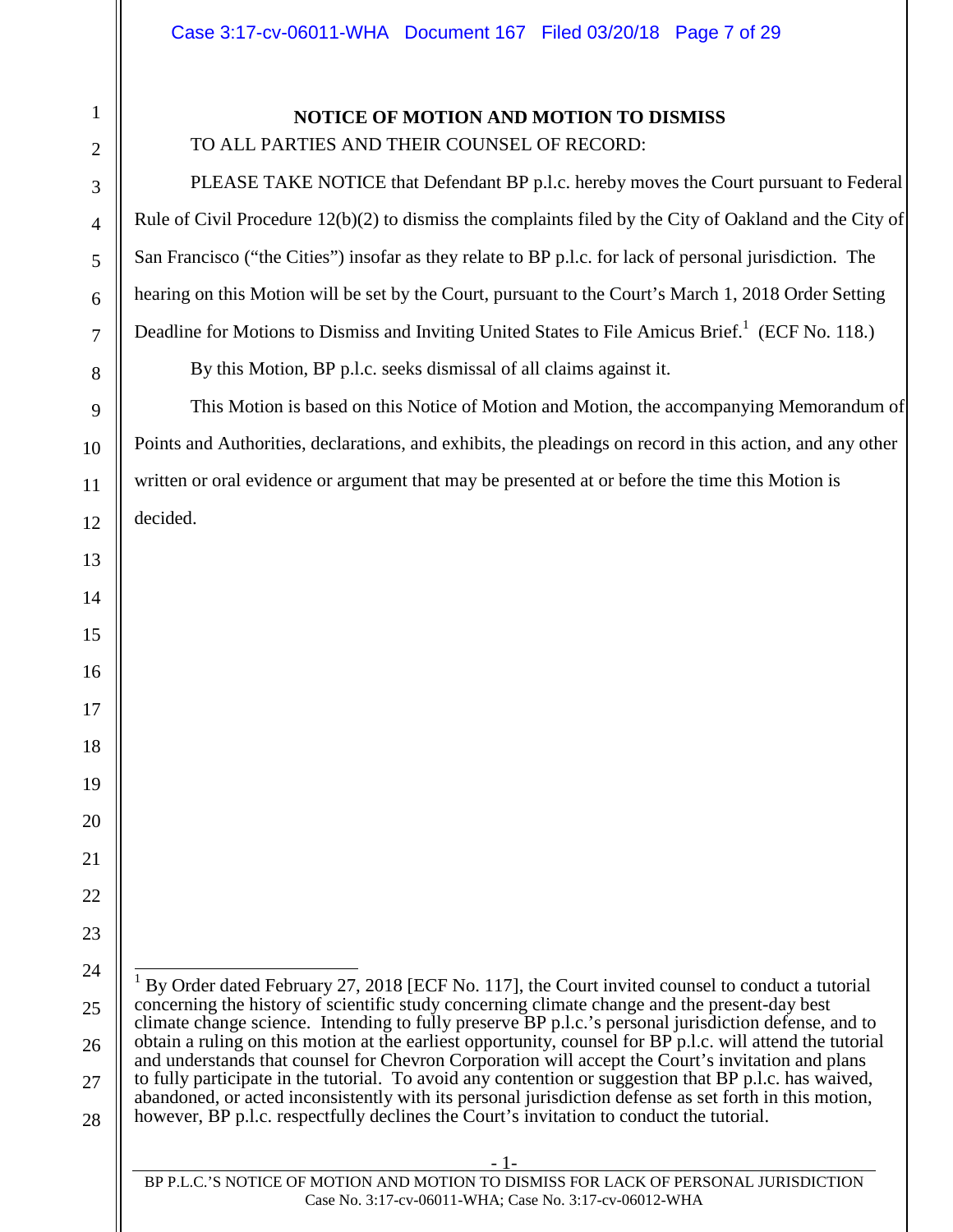#### **MEMORANDUM OF POINTS AND AUTHORITIES**

BP p.l.c. respectfully submits this memorandum in support of its motion to dismiss the complaint for lack of personal jurisdiction. Fed. R. Civ. P. 12(b)(2).

#### **Introduction**

BP p.l.c. moves to dismiss for lack of personal jurisdiction. BP p.l.c. is a United Kingdom parent company that is not "at home" in California and therefore cannot be subjected to general jurisdiction under *Daimler AG v. Bauman*, 134 S. Ct. 746 (2014). Nor can BP p.l.c. be subjected to specific jurisdiction because the Cities' claim does not "arise out of or relate to" BP p.l.c.'s claimrelated California contacts—even imputing all California contacts of its indirect subsidiaries to BP p.l.c.<sup>2</sup>—as that requirement is defined in *Bristol-Myers Squibb Co. v. Superior Court*, 137 S. Ct. 1773 (2017), and in controlling Ninth Circuit case law requiring that a foreign defendant's forum contacts be a "but for" cause of the claim.

Examining the expansive contours of the Cities' claim reveals why the Cities cannot show, as they must, that their claim would not exist but for BP p.l.c.'s imputed California activities. First, as the Court noted, the claim "attack[s] behavior worldwide." (Order Denying Mots. To Remand at 7:10- 11, ECF No. 134; *id.* at 6 n.2 (the claims "are not localized . . . and instead concern fossil fuel consumption worldwide").) Indeed, the extraction, transportation, and/or burning of fossil fuels has taken place at every spot on the surface of the earth and most spots under or on the oceans. Second, the actors involved in the behaviors that are allegedly producing climate change and related sea-level rise are equally vast in number. They include sovereign nations that own the fossil fuels and decide to have them produced; private and sovereign companies that extract the fossil fuels who far outnumber the five defendants the Cities have sued; transportation companies that move the raw product to treatment and refining centers; and various end users (manufacturers; power plants; airlines; federal,

<sup>&</sup>lt;sup>2</sup> The Cities have named BP p.l.c. as a proxy for various separately organized indirect subsidiary companies that now or in times past have extracted oil or natural gas from the earth. They have done so as a transparent expedient for trying to avoid the due process limitations on personal jurisdiction over those subsidiaries. While BP p.l.c. denies that its indirect subsidiaries' production of fossil fuels in or for California can properly be imputed to it for jurisdictional purposes, and reserves all rights in that regard for any other purpose or proceeding, solely for purposes of this motion it will assume that all fossil fuel production in or for California by any indirect subsidiary may be imputed to BP p.l.c.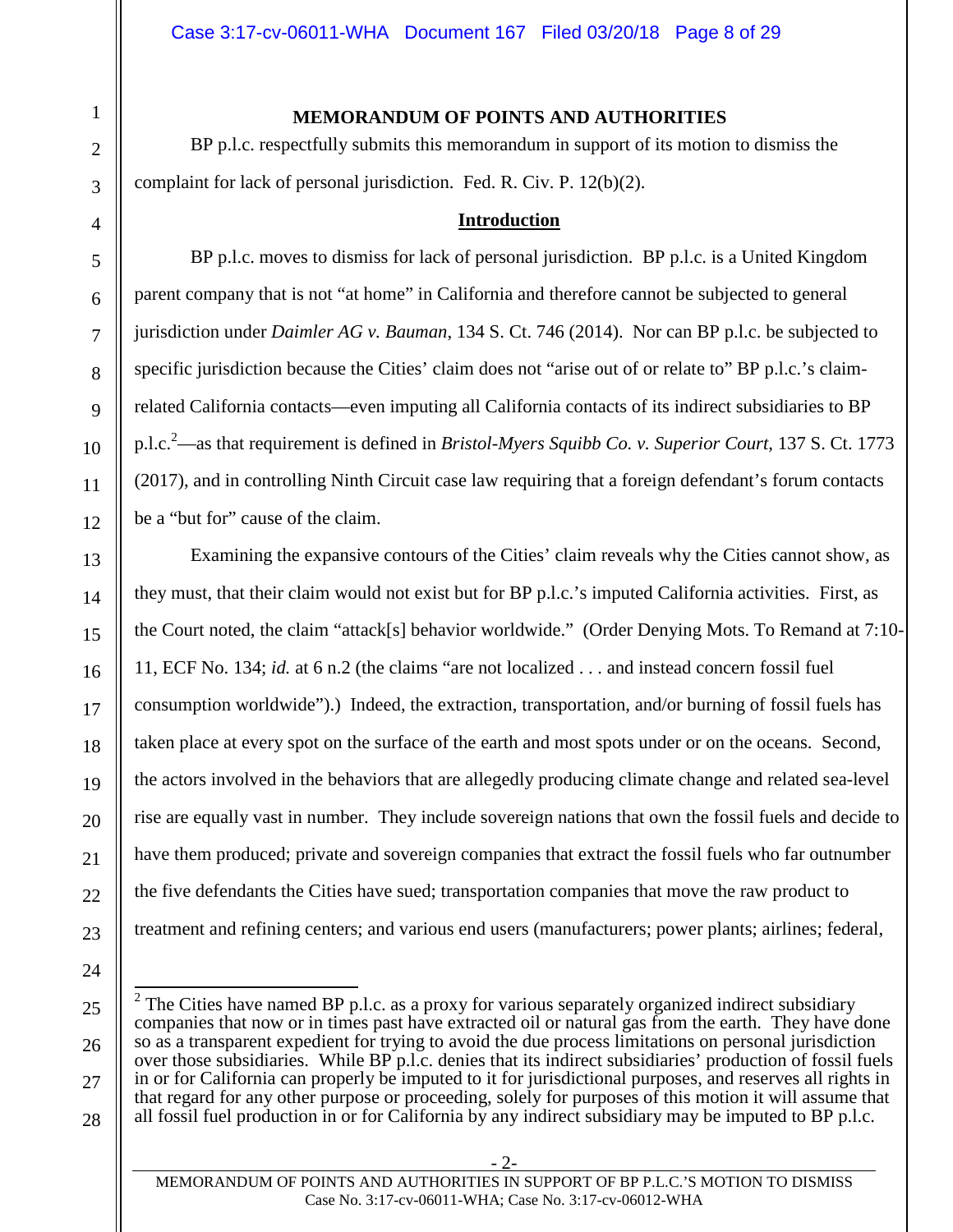#### Case 3:17-cv-06011-WHA Document 167 Filed 03/20/18 Page 9 of 29

state, and local governments; and ordinary folks who drive cars and heat homes) who burn the fossil fuels. Third, and most critically, the fossil fuel production that the Cities would impute to BP p.l.c. and that occurred in or was directed at California could have made, even under the Cities' purported method of quantifying each defendant's individual responsibility, at most only a de minimis contribution to global greenhouse gas emissions, and consequently, to the alleged public nuisance.

More specifically, as will be shown below, if the Cities seek to apply an "attribution science" methodology<sup>3</sup> to all oil and gas produced by any indirect subsidiary of BP p.l.c. in or for California since 1975—the earliest date the Cities allege defendants knew that burning fossil fuels would cause climate change and sea-level rise—that methodology would estimate that this production contributed less than eight one-hundredths of one percent (more exactly, 0.079%) of the greenhouse gases emitted globally from all fossil fuel and cement production, and less than four one-hundredths of one percent (0.037%) of the greenhouse gases emitted globally by these sources or contributed by other humancontrolled sources of greenhouse gas levels in the atmosphere (namely, deforestation, agriculture, livestock production, and other land-use changes). The percentages this method generates are even tinier when the method is used to estimate the contribution BP p.l.c.'s imputed California production made to global surface temperatures and sea-level rise (*i.e.*, the conditions said to be causing the nuisance).

Given this extraordinarily tenuous nexus, the Cities cannot show that their claimed property harms would have looked any different today in the absence of the California activities of BP p.l.c.'s indirect subsidiaries. It is unsurprising, therefore, that the complaint does not allege the essential jurisdictional fact that BP p.l.c.'s California activities are a but-for cause of the alleged public nuisances in San Francisco and Oakland. The Court should accordingly dismiss the complaint as against BP p.l.c. for lack of personal jurisdiction.

MEMORANDUM OF POINTS AND AUTHORITIES IN SUPPORT OF BP P.L.C.'S MOTION TO DISMISS Case No. 3:17-cv-06011-WHA; Case: No. 3:17-cv-06012-WHA

 $3$  To be clear, although BP p.l.c. does not challenge the attribution methodology solely for purposes of this motion, BP p.l.c. does not credit or otherwise subscribe to the methodology and, in fact, believes the analyses of Richard Heede and others discussed in detail below (*infra* pp. 6-9) are flawed for a host of reasons. Nonetheless, because the Cities have the burden to demonstrate that their claim would not have arisen but for BP p.l.c.'s California activities, BP p.l.c. discusses the theory and evidence that it anticipates the Cities may use to estimate BP p.l.c.'s individual contribution to the alleged nuisance, and shows why, even if the flawed method is applied to BP p.l.c.'s California production, the Cities still cannot meet their burden.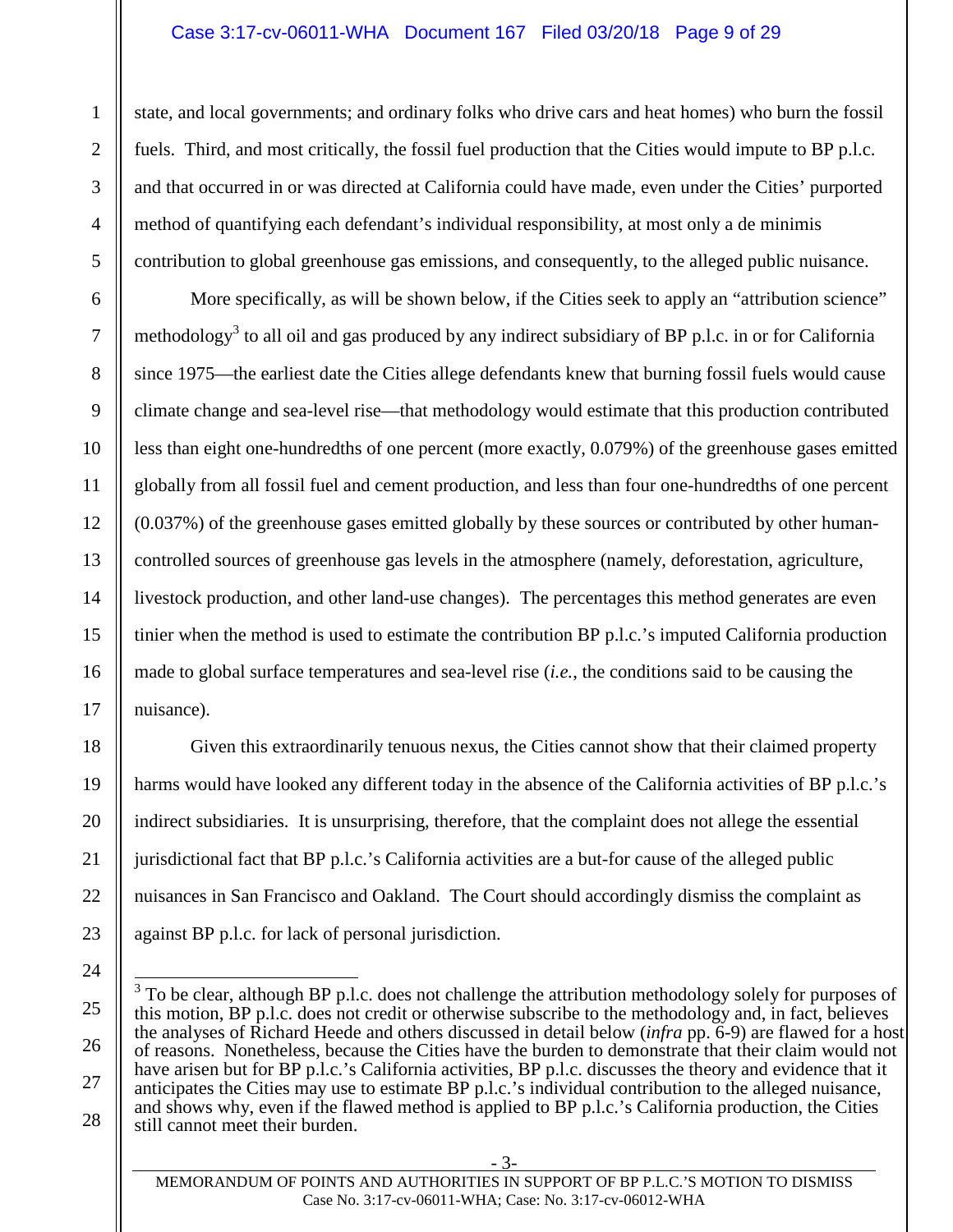#### **Background**

# **A. The Cities' Claim**

The Cities allege that global warming-induced sea-level rise is threatening public and private property in San Francisco and Oakland. (Compl.  $\P$ 1.)<sup>4</sup> They call each defendant a "multinational, integrated oil and gas company" (*id.* ¶¶ 15, 18, 21, 24, 27) that is among the ten "largest cumulative producers of fossil fuels worldwide from the mid Nineteenth Century to present" (*id.* ¶ 10). BP p.l.c., they claim, is the fourth largest such producer. (*Id.*) The Cities have not named as a defendant any other fossil fuel producer (including any of the other "largest cumulative producers"), nor other refiners, transporters, or sellers. Nor have they sued anyone for *using* (combusting) fossil fuels, which of course is what releases greenhouse gases into the atmosphere. (*Id.* ¶¶ 38, 53.)

Defendants allegedly have known "since at least the late 1970s and early 1980s" that fossil fuels would contribute to "dangerous global warming and associated accelerated sea level rise." (*Id.* ¶¶ 2, 5.) Fossil fuels do so, the Cities allege, by releasing "greenhouse gases, including carbon dioxide and methane, which trap atmospheric heat and increase global temperatures." (*Id.* ¶ 38.) Greenhouse gases emitted when a defendant's fossil fuels are combusted "combine[] with the greenhouse gas emissions from fossil fuels produced by the other Defendants, among others," in the atmosphere, where they can remain for hundreds of years or longer. (*Id.* ¶¶ 53, 96.) Defendants, despite allegedly knowing these facts, continued to produce "massive amounts of fossil fuels" and to promote their usage as "environmentally responsible," including by "denying mainstream climate science." (*Id.* ¶¶ 2, 5, 6.) The allegedly "wrongful conduct" at issue in the Cities' claim "is the production and promotion of fossil fuels." (Pl.'s Reply Supp. Mot. Remand at 18, ECF No. 91.) The Cities are not suing defendants for their "direct emissions of greenhouse gases." (Compl. 11.)

# **B. BP p.l.c.'s Lack Of Forum Contacts**

BP p.l.c. is a public limited company that is registered in England and Wales and headquartered in London, England. (Compl. 15.) It is the ultimate parent company for a group of

<sup>&</sup>lt;sup>4</sup> The allegations contained in the Cities' complaints are materially identical, and therefore, for ease of reference, all citations to the complaint in this Motion are to the complaint filed by the City of San Francisco in Case No. 3:17-cv-06012-WHA.

MEMORANDUM OF POINTS AND AUTHORITIES IN SUPPORT OF BP P.L.C.'S MOTION TO DISMISS Case No. 3:17-cv-06011-WHA; Case: No. 3:17-cv-06012-WHA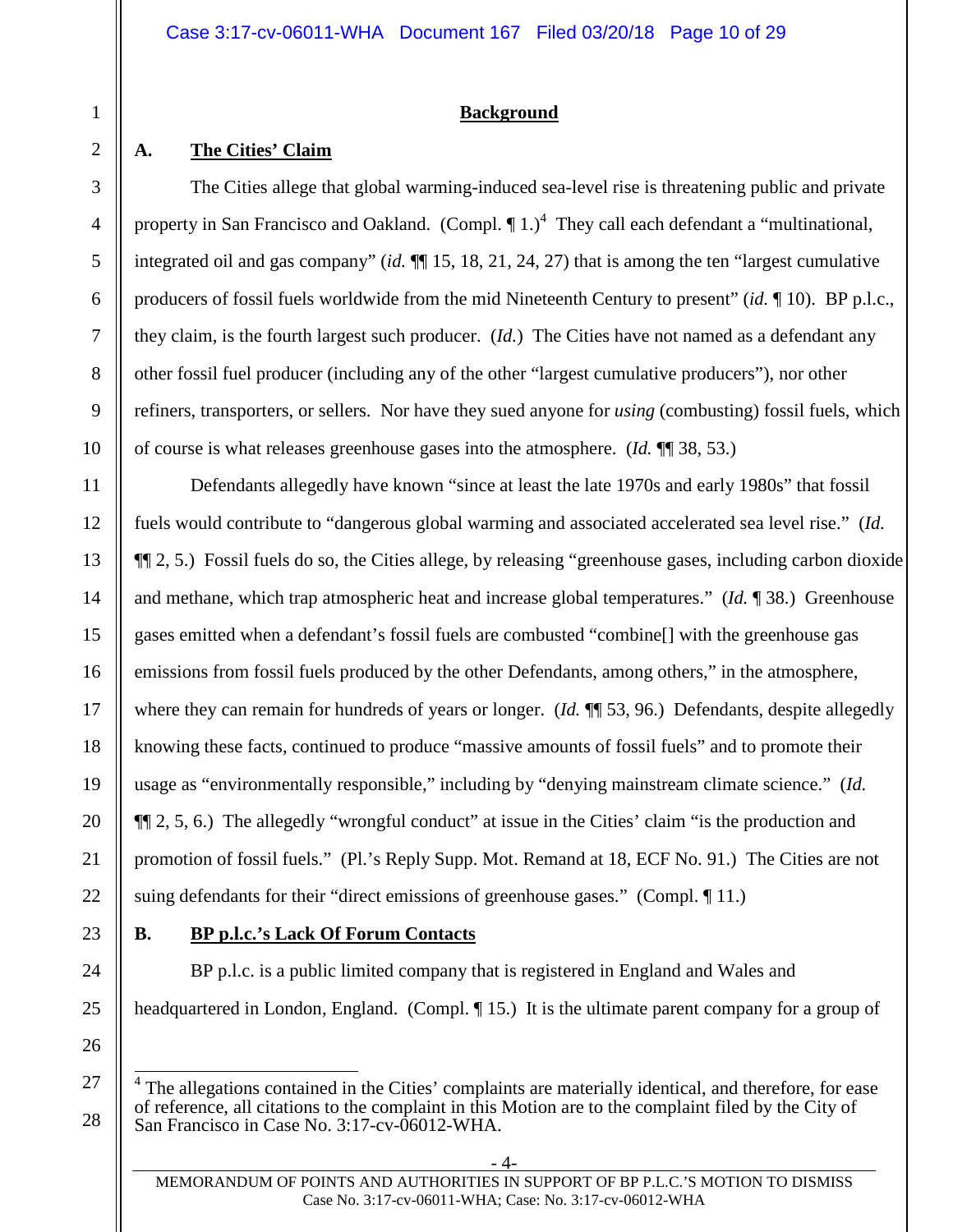### Case 3:17-cv-06011-WHA Document 167 Filed 03/20/18 Page 11 of 29

separately organized companies that together comprise a global energy business. (Decl. of Donna Sanker ("Sanker Decl.") ¶ 3, filed concurrently.) Among other activities, the direct and indirect subsidiaries (for convenience, the BP p.l.c. group) find and produce oil and gas on land and offshore around the globe; refine oil into products such as gasoline, diesel fuel, and jet fuel; and market and sell oil, fuel, other refined petroleum products, and natural gas around the globe. (*Id.*.)

BP p.l.c. does not employ personnel assigned to California; maintain any offices or facilities in California; or conduct regular business activities in California of its own accord. (*Id.* ¶ 4.) It is not qualified or registered to do business in California. (*Id.*) And BP p.l.c. has never extracted oil or natural gas in California; operated an oil refinery or terminal in California; or marketed or sold oil, fuel, other refined petroleum products, or natural gas in California. (*Id.* ¶ 5.)

No indirect subsidiary of BP p.l.c. has owned any oil- or natural gas-producing assets in California since 2000. (*Id.* ¶ 6.) Some indirect subsidiaries of BP p.l.c. extracted fossil fuels in California between 1975 and 1999—*before* they joined the BP p.l.c. group of companies; and some extracted fossil fuels outside California for shipment into the state between 1975 and 2010, as follows:

• Atlantic Richfield Company ("Atlantic Richfield") joined the BP p.l.c. group in 2000, becoming an indirect subsidiary of BP Amoco p.l.c. (as BP p.l.c. was then named). Between 1975 and 1999 (*i.e.*, *before* it joined the group), Atlantic Richfield's business included extracting oil and natural gas in California; operating an oil refinery in Carson, California; and transporting, marketing, and selling fuel and other refined products in California, including to and through ARCO-branded gasoline stations. Atlantic Richfield had already divested its interests in California extraction facilities by the time it joined the BP p.l.c. group in 2000 (*id.*  $\P$  6.a);

• In the late 1960s, Standard Oil Company of Ohio ("Sohio") had service stations and refining capacity in the United States but not adequate access to crude oil. BP p.l.c. (then The British Petroleum Company) had found oil in Alaska but had no infrastructure in the United States to sell it through. The two companies accordingly agreed in 1968 that the BP p.l.c. group would initially take a 25% stake in Sohio in exchange for the Alaskan crude, with the understanding that its shareholding in Sohio would rise with the production from Alaska. In 1978, one year after the first oil flowed through the Trans-Alaskan Pipeline, the BP p.l.c. group became the majority Sohio shareholder. In 1987, the group acquired Sohio outright, making Sohio an indirect subsidiary of BP p.l.c. Between 1975 and 1986 (*i.e.*, *before* BP p.l.c. acquired Sohio outright), Sohio's business included extracting oil in Alaska for shipment, in part, to California (*id.* ¶ 6.b);

• BP Exploration (Alaska) Inc. ("BPXA")'s business includes extracting oil in Alaska for shipment to destinations that include California. It is an indirect subsidiary of BP p.l.c. resulting from a series of mergers between preexisting subsidiaries of BP p.l.c. and Sohio from the late 1960s to 1989 (*id.* ¶ 6.c).

None of these indirect subsidiaries is "at home" in California. (*Id.* ¶ 6.a-c.) The Cities also

- 5-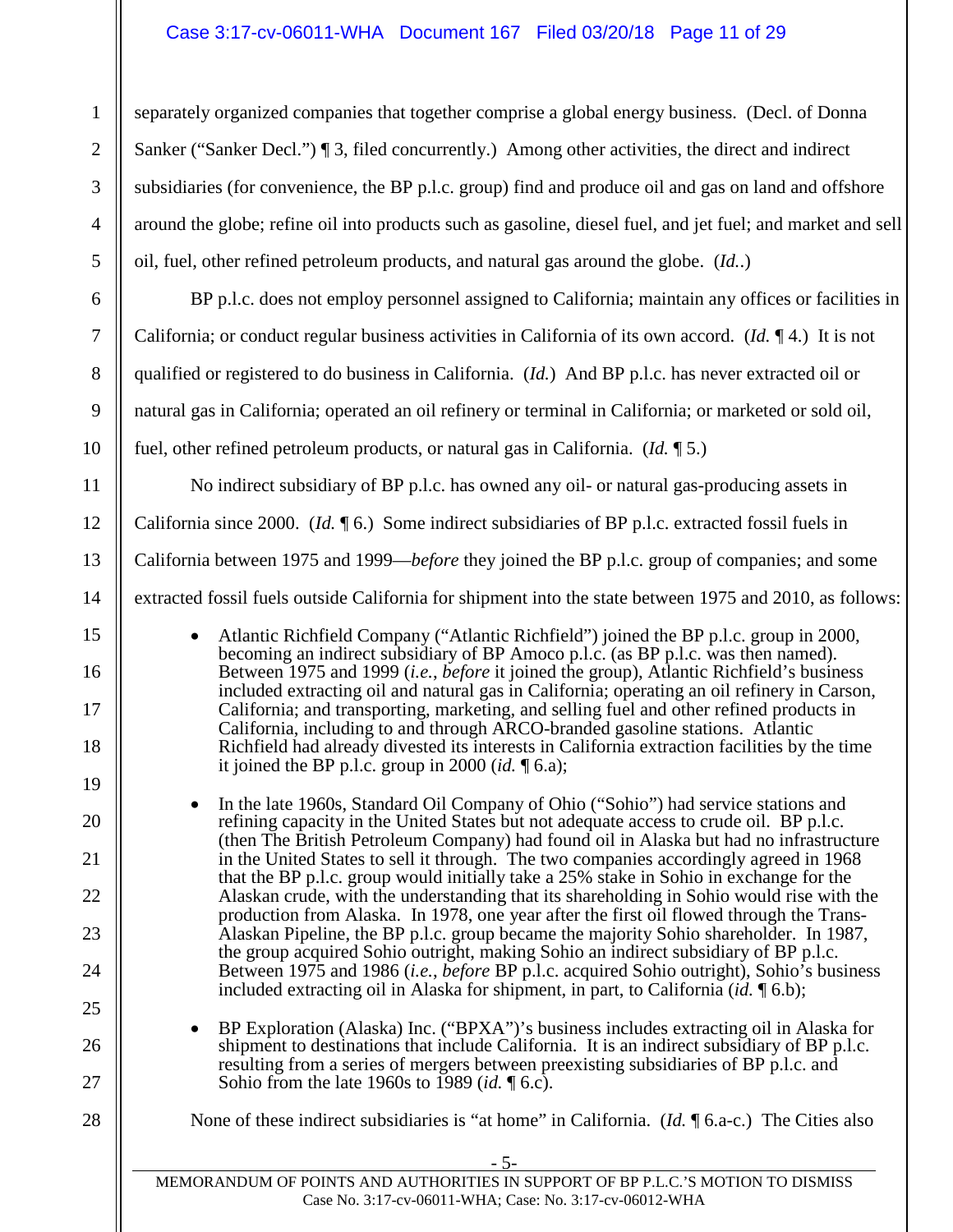#### Case 3:17-cv-06011-WHA Document 167 Filed 03/20/18 Page 12 of 29

allege, however, that "through its subsidiaries," BP p.l.c. has "connections to California" that include owning or operating port facilities to receive crude oil, shipping Alaskan crude oil to California, licensing the ARCO trademark and brand to gasoline stations, and promoting gasoline sales over a company Web site that offers credit cards and gasoline discounts. (Compl. ¶ 33.)

The complaint does not allege, either factually or conclusorily, that these purported activities in or directed at California gave rise to the alleged public nuisance. Nor does it allege that global levels of greenhouse gases in the atmosphere (which are what the Cities assert cause climate change) would have decreased *at all* in the absence of BP p.l.c.'s alleged contacts with California. Based on the complaint's citation to the 2015 article discussed in the next section, the Cities may seek to rely on an "attribution science" theory to prove BP p.l.c.'s individual contribution to climate change. However, that theory cannot fill this jurisdictional void because it does not show that greenhouse gas levels would have been any lower but for the fossil fuels extracted from one state, which, at least in the case of California, made at most a de minimis contribution if that attribution science theory is believed.

# **C. How The Cities May Estimate BP p.l.c.'s Purported Contribution To The Nuisance**

The Cities assert that defendants "are substantial contributors to the public nuisance of global warming that is causing injury to the People." (*Id.* ¶ 10.) Indeed, the Cities may claim they can quantify, and have quantified, defendants' individual and collective contributions to global greenhouse gas emissions and associated global warming and sea-level rise. BP p.l.c. disagrees. But as purported support for the Cities' position, the complaint numerically ranks each defendant on a supposed list of the "largest cumulative producers of fossil fuels" (*id.* ¶ 10) that plaintiffs copied from a 2014 study by Richard Heede in the purported field of climate "attribution science," and also cites a 2015 "peerreviewed scientific" study (*id.* ¶ 56 & n.34) entitled "The Climate Responsibilities of Industrial Carbon Producers," which, building on Heede's earlier work, claims to quantify "the responsibility of industrial carbon producers" for "anthropogenic climate change." (Decl. of John Lombardo ("Lombardo Decl.")  $\P$  2 n.1 & Ex. 19 at 161-62 & Fig. 2.) The Cities' lead counsel has called the methodology utilized in these studies "hugely important" because it "individualizes responsibility" for climate change "in a way that had not been done before." (Dan Zegart, *Want To Stop Climate Change? Take the Fossil Fuel Industry to Court*, The Nation, May 12, 2014, available at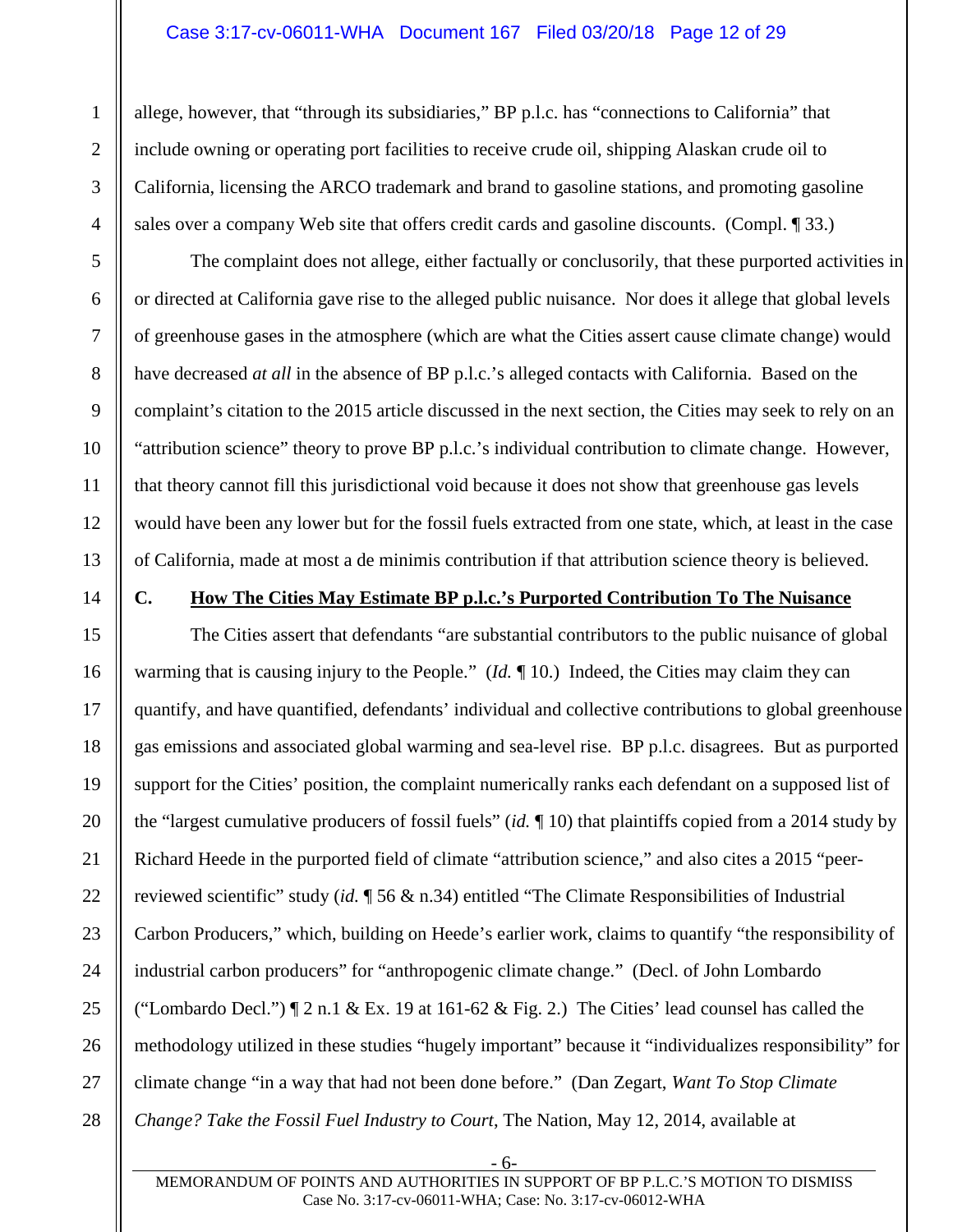### Case 3:17-cv-06011-WHA Document 167 Filed 03/20/18 Page 13 of 29

https://www.thenation.com/article/want-stop-climate-change-take-fossil-fuel-industry-court/.) In particular, according to the Cities' attorney, these attribution science methodologies "help[] assign blame" by providing "a list with names and numbers" (*id.*)—a list that "demonstrate[s] how much of the carbon dioxide and methane from the combustion of fossil fuels in the atmosphere is attributable to Exxon and Chevron and other particular companies going back to the 1800s." (*Climate Reparations: Companies to Be Liable for "Harm" "Going Back to the 1800s,"* YouTube (Feb. 18, 2016), https://www.youtube.com/watch?v=KFsGJ1-iEo8.)

As noted, BP p.l.c. disagrees with these studies, which it views as flawed in numerous respects. (*Supra* note 3.) But if their estimates are accepted *arguendo* solely for purposes of this motion, the studies would attribute to BP p.l.c. 2.47% of global "industrial" greenhouse gas emissions between 1854 and 2010. (Lombardo Decl. Ex. 1 at 237 Table 3 (Richard Heede, *Tracing Anthropogenic Carbon Dioxide and Methane Emissions to Fossil Fuel and Cement Producers, 1854-2010*, 122 Climatic Change 229 (2014).) To derive this percentage, Heede sought to collect information about worldwide fossil fuel and cement production by each of what he called the ninety "Carbon Majors," including oil, gas, and coal production by worldwide affiliates of BP p.l.c. (or predecessor entities) going back to 1913. (*Id.* at 231-32; *id.* ¶ 3, Ex. 2 at 9-15 & Ex. 3.) After applying numerous interpolations, assumptions, and other adjustments to this necessarily incomplete historical production data, he then sought to calculate the volume of greenhouse gas emissions allegedly attributable to each Carbon Major's historical production activities by multiplying the estimated production volumes that he obtained through the foregoing steps by various "emissions factors," which attempt to "account. for the carbon content of each fuel, and therefore the  $CO<sub>2</sub>$  released on combustion to the atmosphere." (*Id.* Ex. 1 at 232.) Finally, Heede then sought to compute each Carbon Major's individual percentage contribution to global carbon dioxide and methane emissions by comparing the  $CO<sub>2</sub>$ -equivalent emissions attributed to that Carbon Major's estimated historical production activities (the numerator) to estimates by other authors of worldwide carbon dioxide and methane emissions from all "industrial" sources, meaning oil, natural gas, coal, and cement production (the denominator), from 1751 to 2010. (*Id.* at 232, 237 Table 3.) In their most recent study (2017), which introduces new flaws on top of the ones in the original analysis, Heede and his collaborating authors extended this initial analysis to

- 7-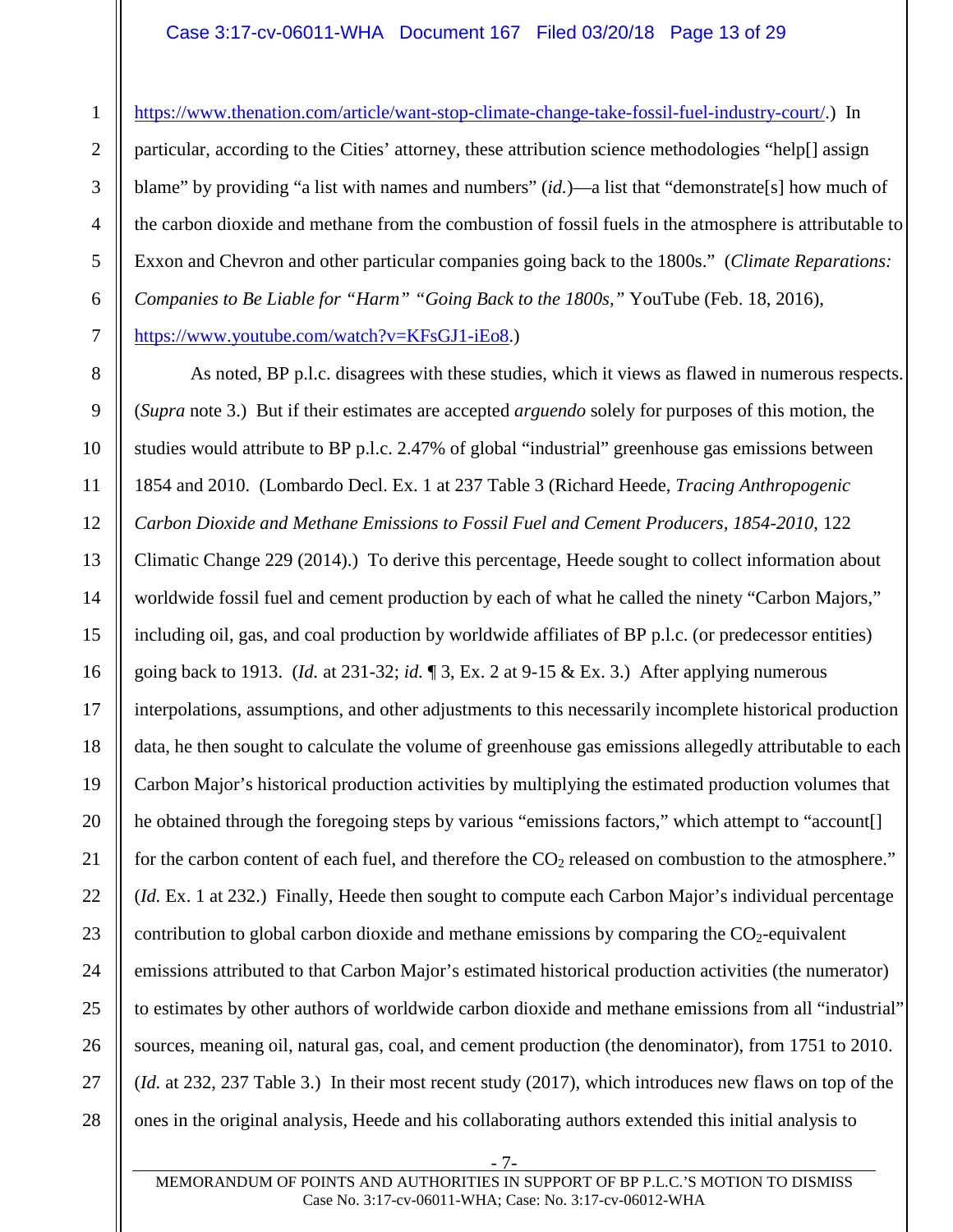### Case 3:17-cv-06011-WHA Document 167 Filed 03/20/18 Page 14 of 29

attempt to quantify not merely individual contributions to *emissions*, but also to changes in global mean surface *temperatures* and global *sea levels*. (*Id.* Ex. 4.) This study attributes approximately 1.5% and 0.5% of historical global sea-level rise to emissions from BP p.l.c.'s worldwide fossil fuels production over the periods 1880-2010 and 1980-2010, respectively. (*Id.* at 585 Fig. 2.)

These analyses are illustrative of how the Cities might say they assess BP p.l.c.'s supposed individual contribution to the alleged public nuisance for purposes of this motion, with at least two important adjustments:

*Time period adjustment.* The Cities claim defendants have tortiously produced and promoted fossil fuel products since the late 1970s and early 1980s, when they allege defendants knew of the dangers of global warming. (Compl. 12.) Adjusting these centuries-long studies to count only BP p.l.c.'s imputed production during the years 1975 to 2010 reduces BP p.l.c.'s attributed share of global emissions to 1.5%. (Lombardo Decl.  $\P$  19 & 21.)

*Forum-related adjustment.* Further adjusting the studies' *worldwide* production data to count only fossil fuels that BP p.l.c. subsidiaries<sup>5</sup> produced in or for shipment to California further reduces BP p.l.c.'s attributed share of global emissions to 0.079% (or 1/1,265ths). (*Id.* ¶¶ 20-21.)

While these figures are the unreliable outputs of a flawed methodology, these adjustments replicate the studies' methods after tailoring BP p.l.c.'s imputed production to cover only the time period and forum that could possibly be relevant to this motion. It is worth noting two important respects in which these figures greatly *over*state BP p.l.c.'s alleged contribution to the alleged nuisance, however: First, these percentages reflect the studies' estimate of BP p.l.c.'s *emissions* contributions, not BP p.l.c.'s imputed contribution to *sea-level rise*; and the latter contribution is, even according to the 2017 study, a small fraction of the former. (*Compare id.* ¶ 5 *with id.* ¶¶ 18-21.)

Second, the studies' methodology vastly overstates BP p.l.c.'s (and each other defendant's) individual contribution to anthropogenic greenhouse gas emissions because, in one of many critical

 $<sup>5</sup>$  These studies even impute California production to BP p.l.c. by business entities that BP p.l.c. did</sup> not own when the production occurred. For example, Atlantic Richfield did not join BP p.l.c until 2000, yet the studies count that company's pre-2000 production in BP p.l.c.'s total. (Lombardo Decl. Ex. 3; *see also* Lombardo Decl. at 13 n. 5.) As noted, BP p.l.c. does not contest that imputation solely for purposes of this motion. (*Supra* note 2.)

MEMORANDUM OF POINTS AND AUTHORITIES IN SUPPORT OF BP P.L.C.'S MOTION TO DISMISS Case No. 3:17-cv-06011-WHA; Case: No. 3:17-cv-06012-WHA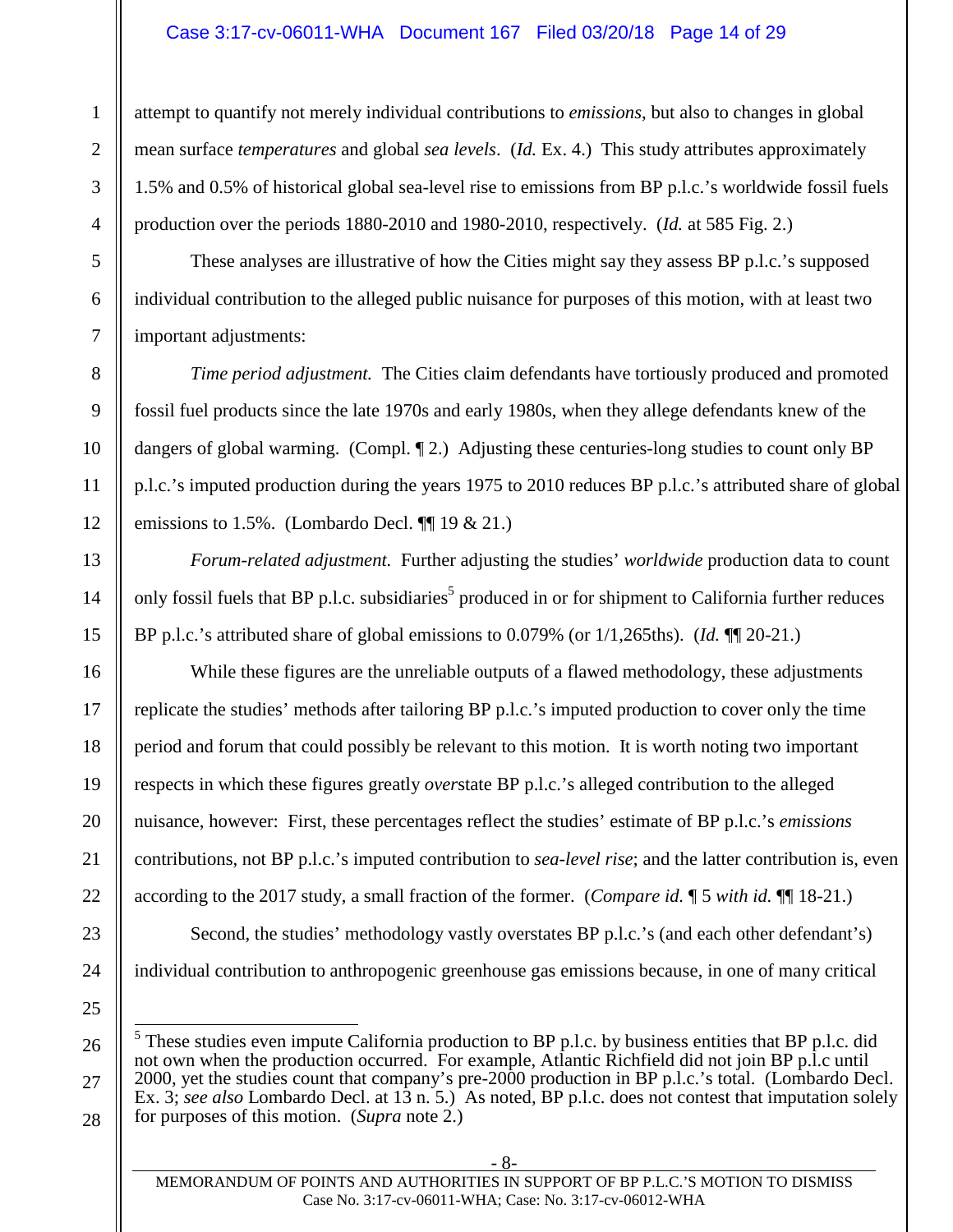shortcomings, it only counts emissions from fossil fuel and cement production. Doing so ignores other, *larger* sources of recognized human contribution to greenhouse gas levels in the atmosphere, the largest of which are deforestation, land-use changes, agriculture, and livestock production. (*Id.* ¶¶ 6- 17.) Collectively, these sources more than *double* the total greenhouse gas levels in the environment above the limited "industrial" emissions the studies consider. (*Id.*) Against this more robust pool of anthropogenic greenhouse gases sources, BP p.l.c.'s imputed contribution from subsidiaries' production in or for California from 1975 to 2010 would be a paltry 0.037% (or 1/2,703rds), if one extrapolates from the studies' flawed methodology.<sup>6</sup> (*Id.* 121.)

#### **Argument**

#### **THE COMPLAINT SHOULD BE DISMISSED FOR LACK OF PERSONAL JURISDICTION OVER BP P.L.C.**

Due process limits the power of a court "to render a valid personal judgment against a nonresident defendant." *World-Wide Volkswagen Corp. v. Woodson*, 444 U.S. 286, 291 (1980). The Supreme Court "recognize[s] two types of personal jurisdiction: 'general' (sometimes called 'allpurpose') jurisdiction and 'specific' (sometimes called 'case-linked') jurisdiction." *Bristol-Myers Squibb Co.*, 137 S. Ct. at 1779-80. General jurisdiction permits a court to hear "*any* claim against that defendant, even if all the incidents underlying the claim occurred in a different State." *Id.* at 1780. By contrast, a court exercising specific jurisdiction may only hear suits that "arise[e] out of or relat[e] to the defendant's contacts with the *forum*." *Id.*

The plaintiff bears the burden of establishing that jurisdiction is proper, *Ranza v. Nike, Inc.*, 793 F.3d 1059, 1068 (9th Cir. 2015), and must make "a prima facie showing of jurisdictional facts to

1

- 9-

 $6$  Of course, all of these contribution percentages would have to be further slashed if they were to represent BP p.l.c.'s purportedly *tortious* contribution to the Cities' claimed injuries. The Cities do not allege that *all* fossil fuel production would have ceased in the late 1970s or early 1980s but for defendants' supposed efforts to cast doubt on climate science. In view of built-in structural demand for fossil fuels (*e.g.*, internal combustion engines and industrial machinery) and the lack of ready alternatives, any drop in BP p.l.c.'s production would surely have been replaced by another producer. Even if the Cities deny this, however, they still must concede that a very substantial share of the demand for fossil fuel production would have persisted even in the absence of any claimed tortious activity. Thus, only a mere fraction of BP p.l.c.'s 0.037% imputed California contribution to global anthropogenic greenhouse gas emissions can even theoretically be regarded as a potentially *tortious* contribution.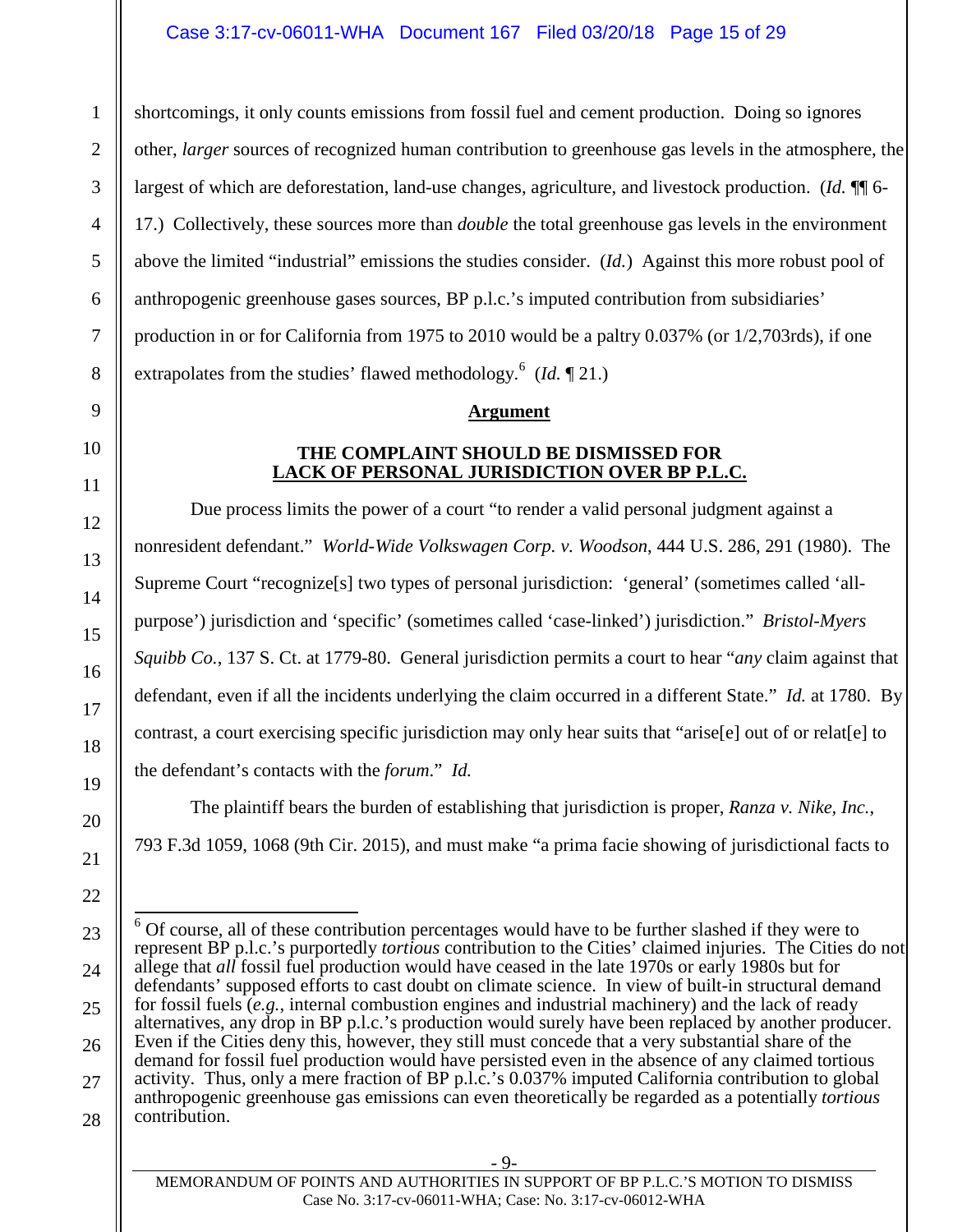#### Case 3:17-cv-06011-WHA Document 167 Filed 03/20/18 Page 16 of 29

withstand the motion to dismiss," *id.* (quoting *CollegeSource, Inc. v. AcademyOne, Inc.*, 653 F.3d 1066, 1073 (9th Cir. 2011) (quoting *Brayton Purcell LLP v. Recordon & Recordon*, 606 F.3d 1124, 1127 (9th Cir. 2010))). In evaluating whether the plaintiff has met this burden, the court may not take as true "mere 'bare bones' assertions of minimum contacts with the forum or legal conclusions unsupported by *specific factual allegations*." *Swartz v. KPMG LLP*, 476 F.3d 756, 766 (9th Cir. 2007) (emphasis added); *Mulato v. Wells Fargo Bank, N.A.*, 76 F. Supp. 3d 929, 943 (N.D. Cal. 2014). Nor may the court "assume the truth of allegations in a pleading which are contradicted by affidavit." *Mavrix Photo, Inc. v. Brand Techs., Inc.*, 647 F.3d 1218, 1223 (9th Cir. 2011). In those instances, the plaintiff "cannot 'simply rest on the bare allegations of its complaint'" to meet its burden to establish the essential jurisdictional facts. *Schwarzenegger v. Fred Martin Motor Co.*, 374 F.3d 797, 800 (9th Cir. 2004) (quoting *Amba Mktg. Sys., Inc. v. Jobar Int'l, Inc.*, 551 F.2d 784, 787 (9th Cir. 1977)); *see Corcoran v. CVS Health Corp.*, 169 F. Supp. 3d 970, 979 (N.D. Cal. 2016) (the plaintiff's prima facie showing requires "producing admissible evidence which, if believed, would be sufficient to establish the existence of personal jurisdiction").

Here, the Cities have not pleaded and cannot prove the facts needed to establish either general or specific jurisdiction over BP p.l.c. The complaint asserts that the Court has personal jurisdiction over BP p.l.c. based on BP p.l.c.'s purported "connections to California." (Compl. ¶¶ 31-33.) The complaint's theory of jurisdiction is accordingly that California's long-arm statute, which permits jurisdiction as broadly as due process allows, applies. *See Axiom Foods, Inc. v. Acerchem Int'l, Inc.*, 874 F.3d 1064, 1067 (9th Cir. 2017) ("the jurisdictional analyses under [California] state law and federal due process are the same" (quoting *Mavrix Photo, Inc.*, 647 F.3d at 1223)).

**A. BP p.l.c. Is Not "At Home" (And Thus Subject To General Jurisdiction) In California** 

A foreign corporation is not subject to general jurisdiction in a state unless its "affiliations with the State are so 'continuous and systematic' as to render [it] essentially at home in the forum State." *Daimler AG*, 134 S. Ct. at 754 (quoting *Goodyear Dunlop Tires Operations, S.A. v. Brown*, 564 U.S. 915, 919 (2011)). Except in "an exceptional case," a corporation is only "at home" in a forum where it is incorporated or has its principal place of business. *Id.* at 760-62 & n.19; *Ranza*, 793 F.3d at 1069. Thus, even a large corporation that operates—and records "sizable" sales—in many places "can

- 10-

1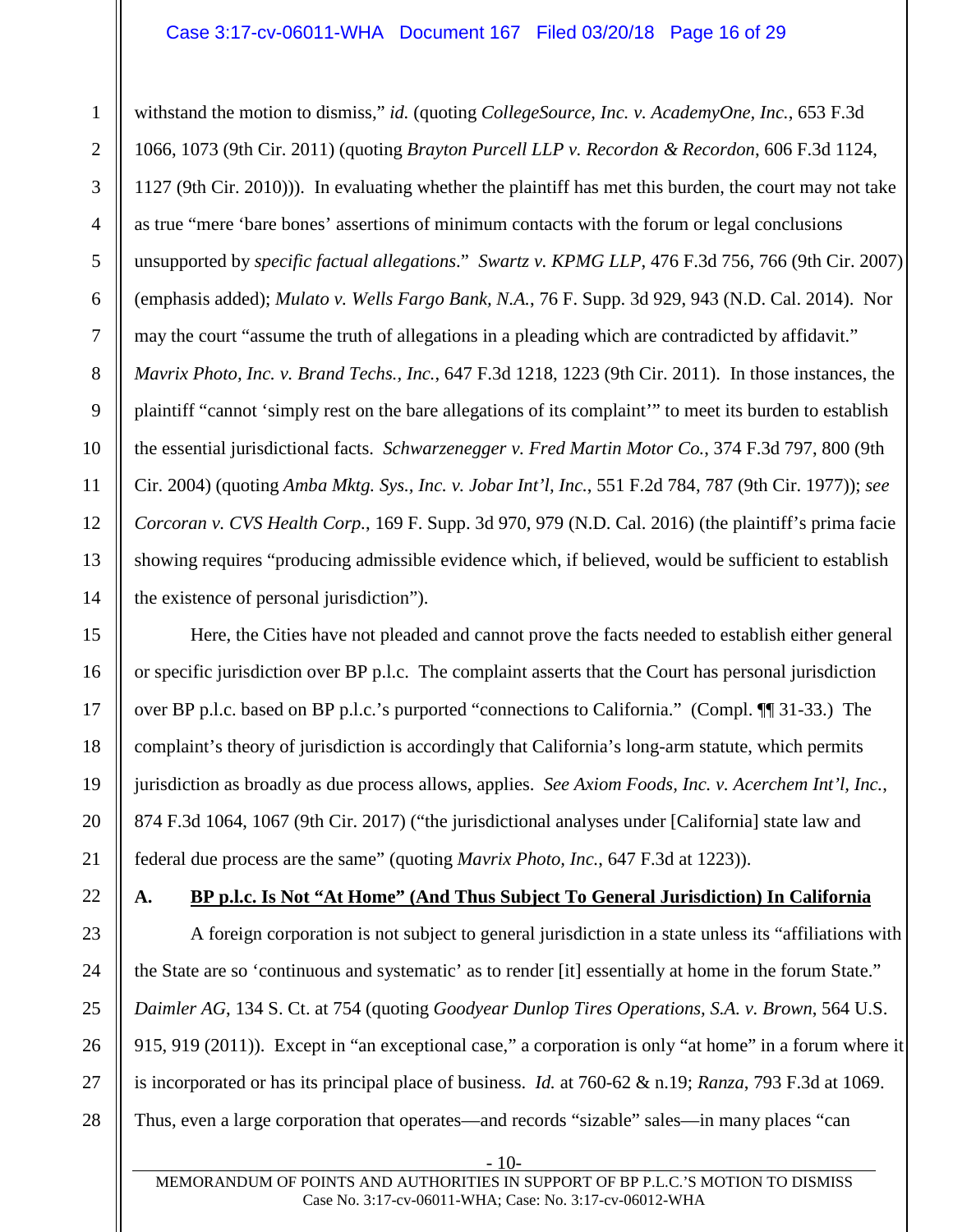#### Case 3:17-cv-06011-WHA Document 167 Filed 03/20/18 Page 17 of 29

scarcely be deemed at home in all of them," as that result would improperly convert "at home" into a "doing business" test. *Daimler AG*, 134 S. Ct. at 761-62 & n.20. Rather, a foreign corporation's affiliations with the forum must be "comparable to a domestic enterprise in that State" for it to be considered at home. *Id.* at 758 n.11. A plaintiff who invokes general jurisdiction "must meet an 'exacting standard' for the minimum contacts required," because of the "much broader" assertion of judicial authority the foreign defendant faces. *Ranza*, 793 F.3d at 1069 (quoting *CollegeSource, Inc.*, 653 F.3d at 1074).

There can be no reasonable debate that BP p.l.c. is not at home in California. As the Cities admit, BP p.l.c. is a "multinational, integrated oil and gas company" that is "registered in England and Wales with its headquarters in London, England." (Compl. ¶ 15.) Nothing in the complaint would justify treating this as an "exceptional case," moreover. The Cities do not allege, for example, that California has become BP p.l.c.'s global nerve center.<sup>7</sup> Nor could they in good faith so allege, because BP p.l.c. does not have an office or other facility; does not have any employees; is not registered to do business; and does not carry on regular business activities, in California. (Sanker Decl. ¶ 4.) More specifically, BP p.l.c. does not extract, refine, market, promote, or sell fossil fuel products in California. (*Id.* ¶ 5.)

Far from alleging facts that could establish that BP p.l.c. is at home in California, the complaint merely alleges that subsidiaries of BP p.l.c. have done or are doing business in the state, precisely as the plaintiff in *Daimler AG* alleged. For example, the Cities allege that subsidiaries of BP p.l.c. produce and sell fossil fuel products to California residents; operate California port facilities where they receive crude oil; transport Alaskan crude oil to California; promote gasoline sales by offering credit cards and discounts; and license the ARCO trademark and brand to California gasoline stations.

- 11-

MEMORANDUM OF POINTS AND AUTHORITIES IN SUPPORT OF BP P.L.C.'S MOTION TO DISMISS Case No. 3:17-cv-06011-WHA; Case: No. 3:17-cv-06012-WHA

<sup>7</sup> In the case the Supreme Court points to as "exemplif[ying]" the "exceptional case," a Philippines corporation was forced to cease operating in its home nation during the Japanese occupation in World War II, and its president moved to Ohio, where he kept an office, maintained the company's files, and oversaw the company's operations. *Perkins v. Benguet Consol. Mining Co.*, 342 U.S. 437, 448 (1952); *see BNSF Ry. Co. v. Tyrrell*, 137 S. Ct. 1549, 1558 (2017) (discussing *Perkins*). General jurisdiction in Ohio over the foreign corporation was proper in these unusual circumstances because it effectively had moved its principal place of business there, if only temporarily, making Ohio "the center of the corporation's wartime activities." *Daimler AG*, 134 S. Ct. at 756 & n.8.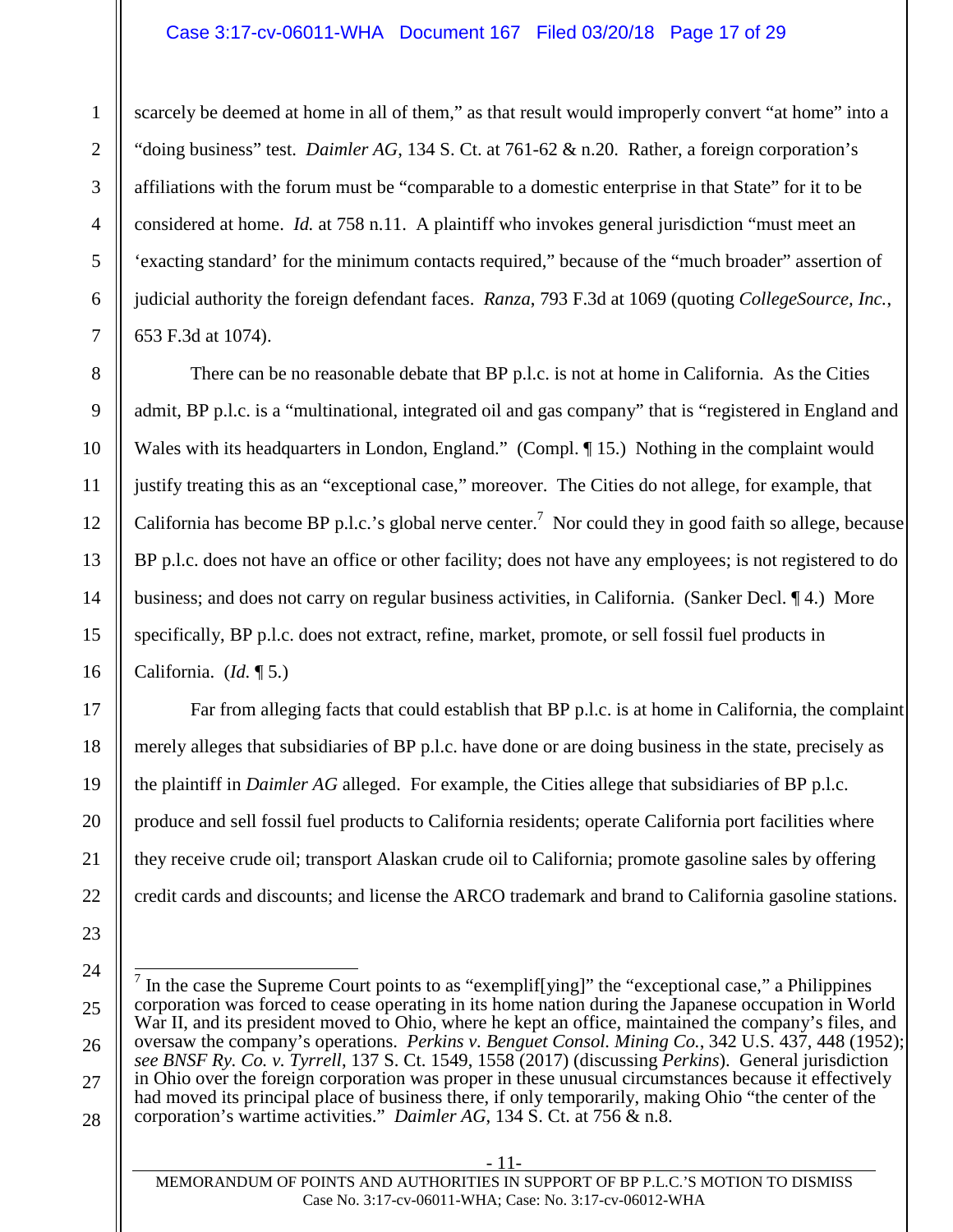#### Case 3:17-cv-06011-WHA Document 167 Filed 03/20/18 Page 18 of 29

(Compl. ¶¶ 32-33.) Even imputing these subsidiaries' California business activities to BP p.l.c. (as the Court assumed *arguendo* in *Daimler AG*), they would *at most* show that BP p.l.c. does substantial, continuous business in California, just as Daimler did as the state's "largest supplier of luxury vehicles" and through its multiple California-based facilities, *see* 134 S. Ct. at 752, and just as BNSF Railway Company did in Montana, where it had 2,000 workers and 2,000 miles of railroad track that did not render it "at home," *see BNSF Ry. Co. v. Tyrrell*, 137 S. Ct. 1549, 1559 (2017); *see also Martinez v. Aero Caribbean*, 764 F.3d 1062, 1070 (9th Cir. 2014) ("This is not such an exceptional case," where foreign defendant had "no offices, staff, or other physical presence in California, and it [was] not licensed to do business in the state"). More is needed to render a foreign corporation at home. The complaint here provides nothing more, however.

The Cities have not met, and cannot meet, their "exacting" burden to show that BP p.l.c. is at home in California.

#### **B. Nor Is BP p.l.c. Subject To Specific Jurisdiction In California For This Claim**

In contrast with general jurisdiction, for a forum state to assert specific jurisdiction over a nonresident, "there must be 'an affiliation between the forum and the underlying controversy, principally, [an] activity or an occurrence that takes place in the forum State and is therefore subject to the State's regulation.'" *Bristol-Myers Squibb Co.*, 137 S. Ct. at 1780 (quoting *Goodyear Dunlop Tires Operations*, 564 U.S. at 919). More specifically, "'the *suit*' must 'aris[e] out of or relat[e] to the defendant's contacts with the *forum*." *Id.* (quoting *Daimler AG*, 134 S. Ct. at 754). In accord with the Supreme Court's direction, the Ninth Circuit recognizes "three requirements for a court to exercise specific jurisdiction over a nonresident defendant":

(1) the defendant must either "purposefully direct his activities" toward the forum or "purposefully avail[] himself of the privileges of conducting activities in the forum"; (2) "the claim must be one which arises out of or relates to the defendant's forumrelated activities"; and (3) "the exercise of jurisdiction must comport with fair play and substantial justice, i.e. it must be reasonable."

1

2

3

4

5

6

7

8

9

10

11

12

13

14

MEMORANDUM OF POINTS AND AUTHORITIES IN SUPPORT OF BP P.L.C.'S MOTION TO DISMISS Case No. 3:17-cv-06011-WHA; Case: No. 3:17-cv-06012-WHA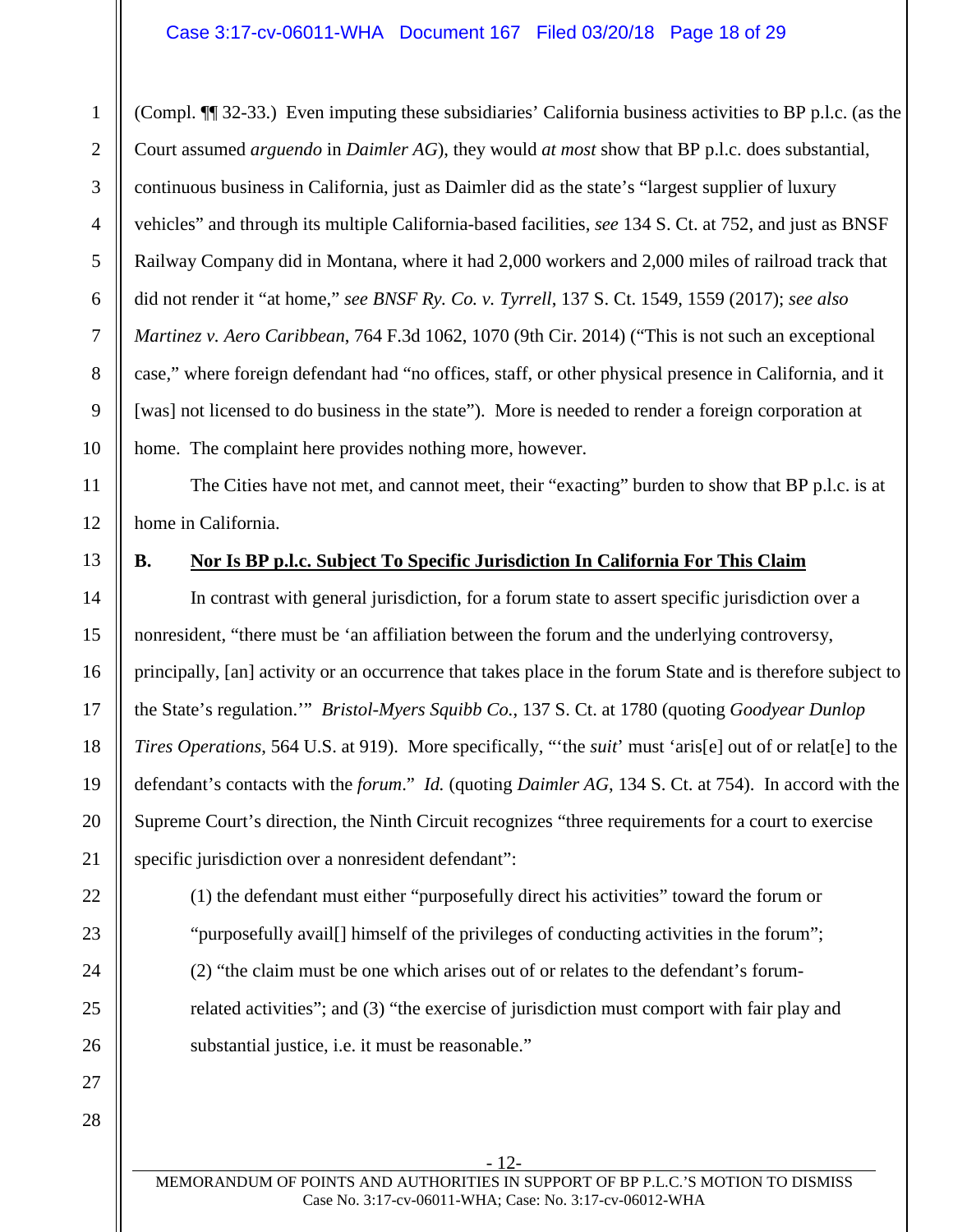*Axiom Foods, Inc.*, 874 F.3d at 1068 (quoting *Dole Food Co. v. Watts*, 303 F.3d 1104, 1111 (9th Cir. 2002)); *accord Morrill v. Scott Fin. Corp.*, 873 F.3d 1136, 1142 (9th Cir. 2017). The plaintiff bears the burden of satisfying the first two prongs of the test. *Schwarzenegger*, 374 F.3d at 802.

None of the requirements for exercising specific jurisdiction is met here.

#### **1. The Claim Does Not Arise out of or Relate to BP p.l.c.'s California Activities, Even Imputing All Claim-Related Activities of Indirect Subsidiaries to BP p.l.c.**

A claim arises out of or relates to the defendant's forum-related activities only if the plaintiff "would not have sustained her injury, 'but for'" that activity. *Doe v. Am. Nat'l Red Cross*, 112 F.3d 1048, 1051-52 (9th Cir. 1997); *Doe v. Unocal Corp.*, 248 F.3d 915, 924 (9th Cir. 2001) ("the Court considers whether [the] plaintiffs' claims would have arisen but for [the defendant]'s contacts with California"); *Brackett v. Hilton Hotels Corp.*, 619 F. Supp. 2d 810, 818 (N.D. Cal. 2008) ("arises out of or relates to" prong "requires a showing of 'but for' causation—plaintiff must demonstrate that she would not have been injured but for defendants' conduct directed toward her in the forum"). Under this "but for" test, the plaintiff must present evidence showing that other contributing forces would not still have produced his or her injury in the absence of the defendant's suit-related forum contacts. *Rashidi v. Veritiss, LLC*, No. 2:16-cv-04761-CAS (JPRx), 2016 WL 5219448, at \*6 (C.D. Cal. Sept. 19, 2016). Where the plaintiff presents "no evidence" that the defendant's California activities were a "necessary" cause of that injury, the requirement is not met. *Unocal Corp.*, 248 F.3d at 925; *accord Bristol-Myers Squibb Co.*, 137 S. Ct. at 1781 (where the defendant's California activities were not the cause of the plaintiffs' alleged injuries, no "adequate link" supported specific jurisdiction).

In *Doe v. Unocal Corp.*, for example, Burmese farmers alleged they suffered human rights violations at the hands of a French energy corporation (Total S.A.), among others, in furtherance of a gas pipeline project in Burma. *Id.* at 920. They claimed Total was subject to specific jurisdiction in California by virtue of Total's joint venture agreement with its co-venturer on the pipeline project, a California corporation (Unocal Corp.). The court held the plaintiffs had failed to meet their burden under the but-for test because they "present[ed] no evidence . . . suggesting that the pipeline project would not have gone forward without Total's dealings with Unocal" in California. *Id.* at 925. Total's

- 13-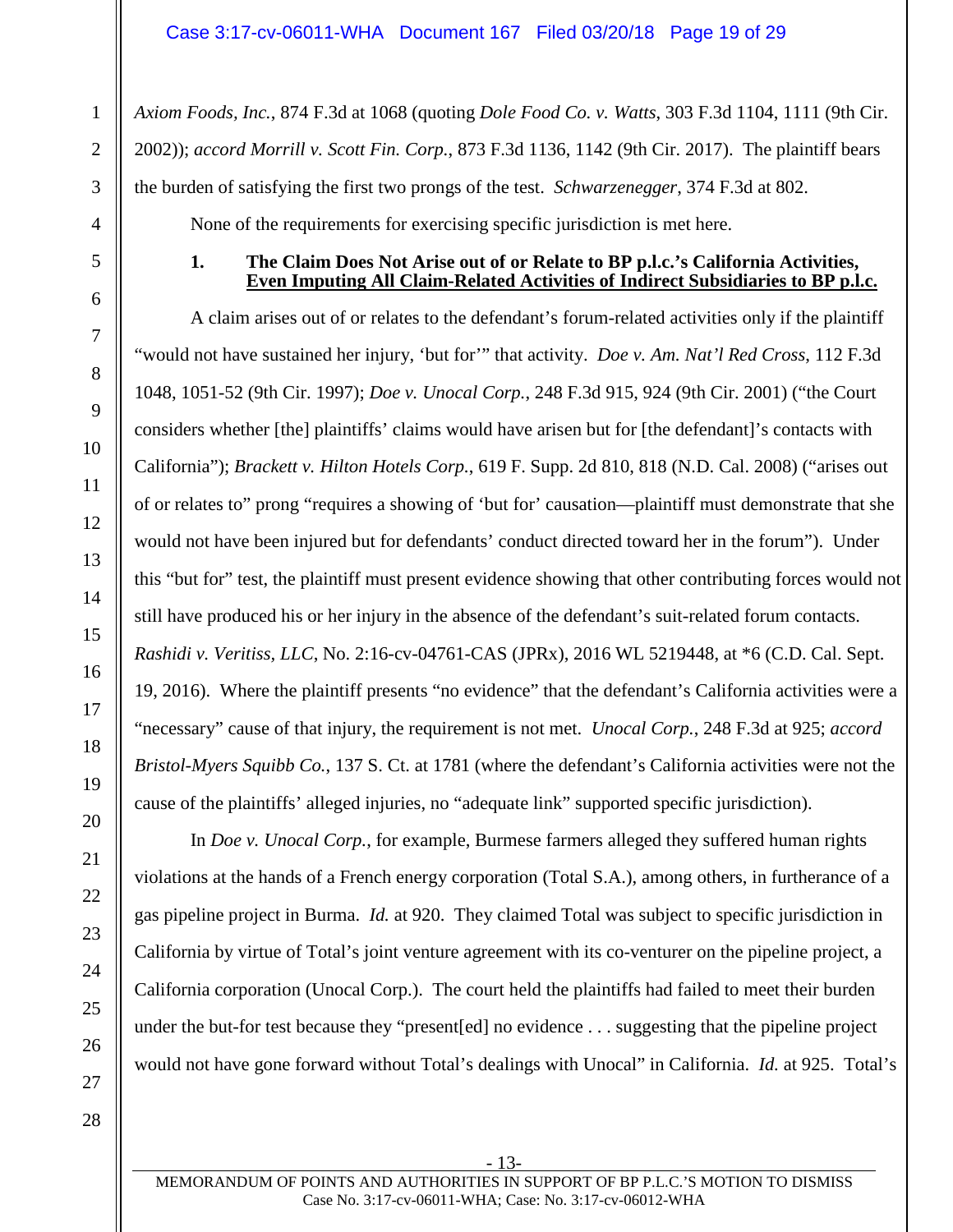California contacts were, in short, "not necessary to the initiation of the project" that allegedly led to the plaintiffs' injuries. *Id.*

Where the defendant conducts business on a national or larger scale, the plaintiff must show that the defendant's *California* activities, in particular, were a but-for cause of its injuries. In *Sullivan v. Ford Motor Co.*, No. 16-cv-03505-JST, 2016 WL 6520174 (N.D. Cal. Nov. 3, 2016), for example, the court held that Ford was not subject to specific jurisdiction in California for a claim alleging injury from a defectively designed truck, despite Ford's "nationwide marketing, promotion, and distribution of cars and trucks," its active marketing of vehicles in California, and its sale of over 200,000 Ford vehicles in the state in one year, because the specific truck that injured the plaintiff was not designed, manufactured, or sold to a Ford dealership in California. *Id.* at \*2-3. Given these facts, the court concluded, "there [was] every reason to think that [the plaintiff]'s injury would have occurred regardless of Ford's contacts with California. In other words, [the plaintiff] cannot satisfy the Ninth Circuit's 'but for' test." *Id.* at \*3. *Sullivan* is in accord with the Supreme Court's more recent holding in *Bristol-Myers Squibb Co.*, that BMS could not be subjected to specific jurisdiction in California for injury claims involving its drug Plavix, brought by patients who obtained Plavix through sources outside of California. *See* 137 S. Ct. at 1778. Even though BMS sold almost 187 million Plavix pills in California, taking in more than \$900 million, and employed 250 sales reps in California, the Court held that there was no "adequate link between the State and the nonresidents' claims," because the specific pills that injured them were not developed, made, labelled, packaged, or sold to them in California. *Id.* at 1778, 1781. To permit jurisdiction over these claims merely because BMS also sold Plavix to patients in California would, the Court explained, "resemble[] a loose and spurious form of general jurisdiction" that could not be squared with its precedents. *Id.* at 1781.

California activities also fail the but-for test when actors besides the defendant contribute to the plaintiff's injury and the plaintiff accordingly cannot show that its injury would have been avoided but for the forum-related conduct of the defendant. In *Terracom v. Valley National Bank*, 49 F.3d 555 (9th Cir. 1995), for example, the court held that a Kentucky bank's act of signing a "certificate of sufficiency" without properly investigating the financial strength of a payment bond surety for a California public works project was not a but-for cause of the plaintiff's (a construction subcontractor)

- 14-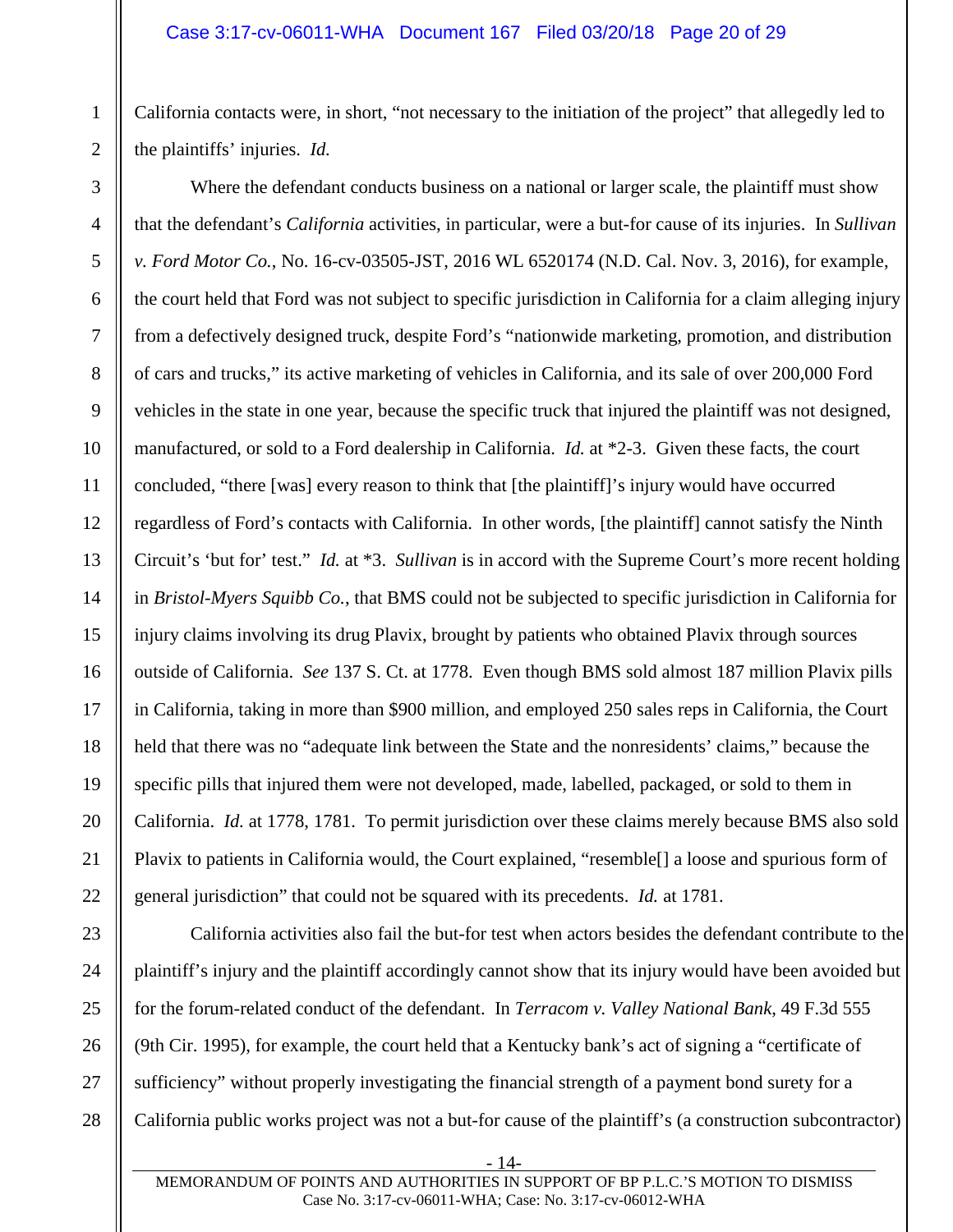#### Case 3:17-cv-06011-WHA Document 167 Filed 03/20/18 Page 21 of 29

injury because a third party, the federal officer who awarded the contract, had "the sole responsibility of determining the acceptability of an individual surety," considered factors other than the bank's certificate in his evaluation, and might have approved the surety even if the bank had not signed the certificate. *Id.* at 561. Put simply, an actor other than the bank contributed to the plaintiff's injury, making it impossible to say that the plaintiff's injury would not have arisen but for the bank's contacts with California. *Id.* Similarly, in *Doe v. American National Red Cross*, the court held that the failure of a federal official charged with ensuring the safety of the blood supply to bar high-risk groups from donating blood, to publicize the risks of blood transfusions, and to encourage blood companies to implement certain blood safety tests was not a but-for cause of the plaintiff's injury because other actors had greater control over the flow of blood and blood products into the forum state. 112 F.3d at 1051 ("Therefore, it cannot be said that [the plaintiff] would not have sustained her injury, 'but for' [the official's] alleged misconduct.").

#### **a. The complaint does not allege BP p.l.c.'s California activities are a but-for cause of the Cities' claimed injury**

Here, the Cities have not alleged, either factually or even in conclusory terms, that BP p.l.c.'s California activities are a but-for cause of the "global warming-induced sea level rise" that they say is damaging their coastal properties. Indeed, not only is the concept of but-for causation entirely missing from the complaint, but the Cities' allegations leave no doubt that their theory is that the alleged public nuisance resulted from *all* worldwide production of fossil fuels, including, but certainly not limited to, BP p.l.c.'s production outside California and the worldwide productions of each of the other defendants. (Compl. ¶¶ 15-17 (alleging BP p.l.c. is "a multinational, integrated oil and gas company" that "controls" and "is responsible for" all "past and current production and promotion of fossil fuel products" by all of "its subsidiaries"); *id.* ¶ 10 (each defendant is a "substantial contributor[] to the public nuisance of global warming" based on its global "cumulative production of fossil fuels").) As the Court has observed, "greenhouse gases emanating from overseas sources are equally guilty (perhaps more so) of causing plaintiffs' harm" as are gases emanating from the consumption of defendants' fuels in the United States. (Order Denying Mots. To Remand at 7:11-13, ECF No. 134.) But alleging that *all worldwide* fossil fuel production "substantially contributed" to the purported

1

- 15-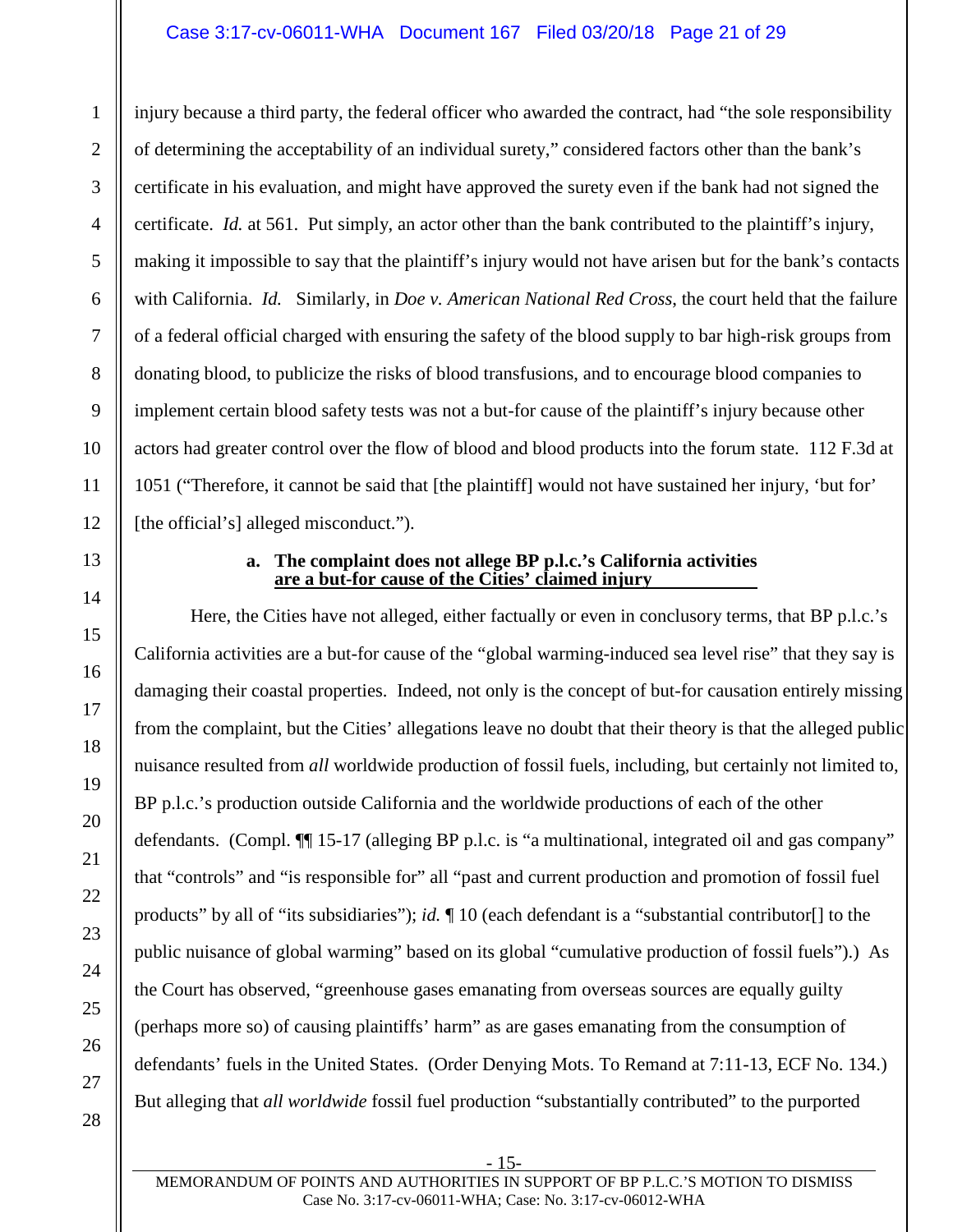#### Case 3:17-cv-06011-WHA Document 167 Filed 03/20/18 Page 22 of 29

nuisance is a far stretch from alleging that *BP p.l.c.'s California* production is a but-for cause of the nuisance. In particular, the complaint does not allege, and the Cities cannot show, that if BP p.l.c. had reduced or even halted its indirect subsidiaries' extraction activities in California, worldwide greenhouse gas emissions would have decreased, curtailing global warming and sea-level rise. Nothing in the complaint negates the far more plausible inference that other suppliers simply would have replaced BP p.l.c.'s limited California production to satisfy the durable demand for fossil fuels, which users would have combusted at the same rate. The Cities' causal theory is thus jurisdictionally deficient under *Bristol-Myers Squibb Co.* and *Sullivan*, which teach that nationwide activities by a large corporation—even nationwide activities of the sort the plaintiff complains of—do not establish the requisite but-for causal link between the defendant's in-forum activities and the plaintiff's injury.

Also negating the essential but-for causation is the complaint's allegation that innumerable other fossil fuel producers besides BP p.l.c. have contributed to the alleged nuisance. The Cities admit they have only sued a handful of the world's "largest cumulative producers of fossil fuels worldwide." (Compl. ¶¶ 10, 53.) And they allege that global warming results not from any single producer's attributed emissions, but rather because greenhouse gases from fossil fuels produced by *all* producers—defendant and non-defendant—combine in the global atmosphere where they cannot be physically traced to an individual producer. (*Id.* ¶ 96 ("emissions of greenhouse gases from the fossil fuels [each defendant] produces combines [sic] with the greenhouse gas emissions from fossil fuels produced by the other Defendants, *among others*, to result in dangerous levels of global warming") (emphasis added).) These allegations, too, are deficient to meet the Cities' burden to plead that BP p.l.c.'s California activities are a but-for cause of their claimed sea-level rise harm, because, as in *Terracom* and *Doe v. American National Red Cross*, it cannot be said that the contributions of other actors (besides BP p.l.c.) would not have been sufficient to cause that harm but for BP p.l.c.'s California activities.

In sum, the complaint alleges BP p.l.c., the other defendants, and countless others have produced massive amounts of fossil fuels worldwide, yet nowhere alleges that the Cities "would not have sustained [their] injury" but for BP p.l.c.'s California activities. *See Am. Nat'l Red Cross*, 112 F.3d at 1051-52. From all that appears in the complaint, therefore, "there is every reason to think that

- 16-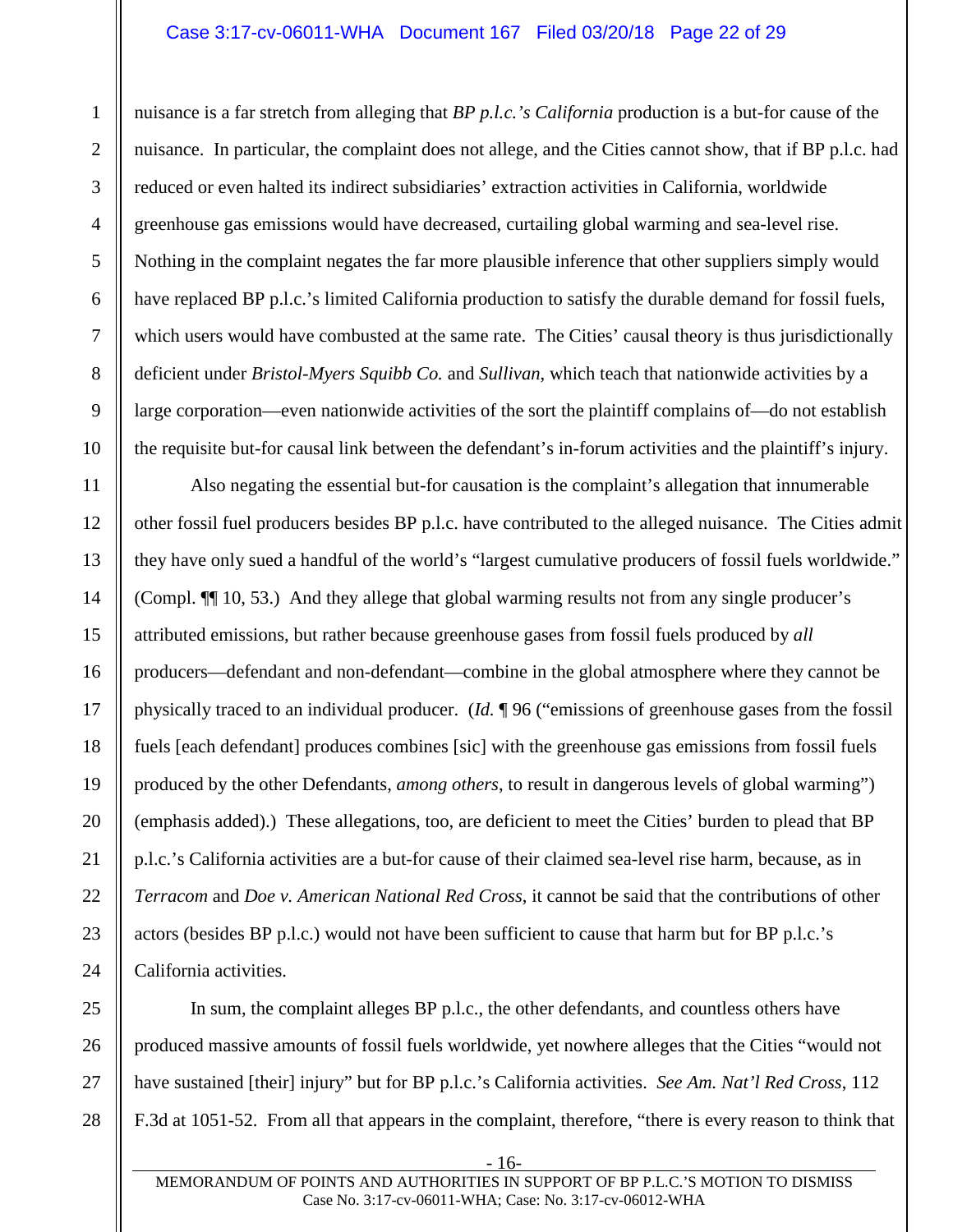[the Cities'] injury would have occurred regardless of [BP p.l.c.]'s contacts with California." *See Sullivan*, 2016 WL 6520174, at  $*3$ . The complaint accordingly fails to plead that the Cities' claim arises out of or relates to BP p.l.c.'s California activities.

#### **b. If the Cities rely on "attribution science," that methodology likewise suggests that BP p.l.c.'s California contacts are not a but-for cause of the claimed injury**

The Cities cannot meet their burden on this motion because, as shown, the complaint does not plead any jurisdictionally sufficient nexus between BP p.l.c.'s alleged in-state activity and the Cities' claimed injuries. If the Cities try to overcome their pleadings' deficiencies by turning to attribution science, that theory will not help the Cities either. Even imputing all fossil fuel production by BP p.l.c.'s indirect subsidiaries in or for California since 1975 to BP p.l.c., the greenhouse gas emissions attributable to that production made too insubstantial a contribution to the "global warming-induced sea level rise" that is allegedly harming the Cities, to be deemed a but-for cause of that harm, according to that methodology. As explained above, using those studies' emissions factors, greenhouse gas emissions attributable to BP p.l.c.'s imputed California production since 1975 contributed only 0.037% of global  $CO_2$ -equivalent emissions from industrial fossil fuel and cement production and other recognized human emissions sources (deforestation, agriculture, livestock), since the Industrial Revolution. (*Supra* p. 9.) Even if the global emissions denominator is artificially restricted to the two sources considered in the studies (fossil fuels and cement production), this contribution grows only to 0.079%. Either way, the Cities do not and could not allege, and cannot show, that they would not have sustained their claimed harm from sea-level rise but for this de minimis contribution. To the contrary, there is every reason to think the Cities' injury would be no different regardless of BP p.l.c.'s insubstantial California contribution.

Indeed, the Cities themselves have said as much. They argued that far more massive amounts of fossil fuel production are not a but-for cause of their injury, in opposing subject matter jurisdiction under the Outer Continental Shelf Lands Act ("OCSLA"). In particular, the Cities argued offshore production on the OCS, which has constituted up to one-third of *all* domestic oil and gas production, "is not a but-for cause of the People's injuries." (Pl.'s Reply Supp. Mot. Remand at 20-21, ECF No. 91.) The Cities called OCS production, which dwarfs BP p.l.c.'s imputed California contribution,

- 17-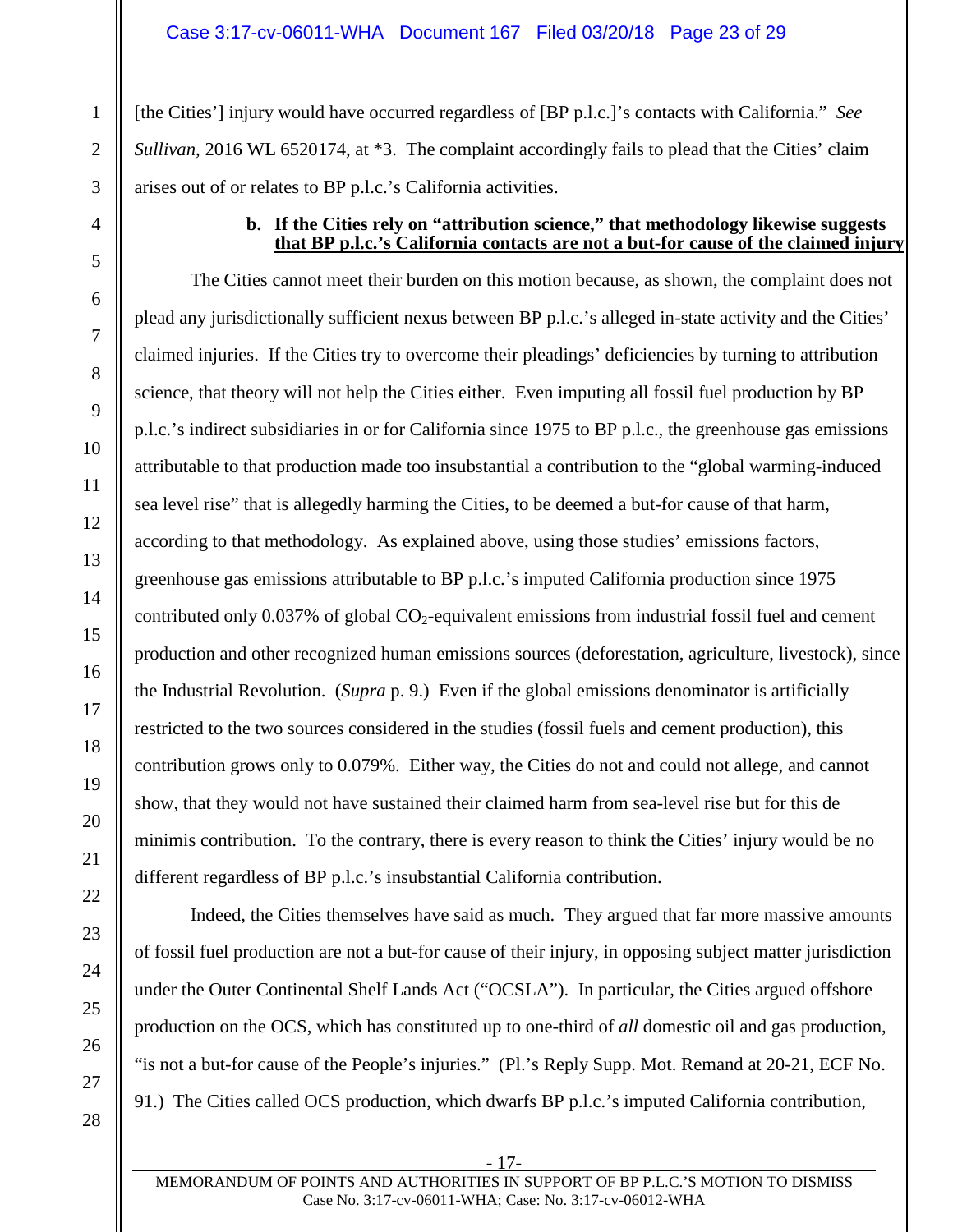"only a small subset" of the activities on which their nuisance claim is based. (*Id.* at 20.) And they flatly asserted that "the People *would* have a claim even absent any OCS conduct." (*Id.* at 21.) *A fortiori*, the Cities would have a claim even absent BP p.l.c.'s de minimis California conduct.

#### **c. Permitting specific jurisdiction on the basis of these tenuous links with the forum would subject BP p.l.c. to jurisdiction in every state, a result that cannot be squared with recent Supreme Court decisions**

As discussed above, in two recent decisions the Supreme Court made abundantly clear that large national or international businesses are not, by virtue of their sprawling operations, subject to jurisdiction everywhere on claims lacking an adequate causal nexus to their forum activities. First, in *Daimler AG*, the Court held that Daimler's extensive national vehicle distribution operations (which the Court imputed *arguendo* to Daimler) and multiple facilities and vehicle sales in California, which accounted for 2.4% of its worldwide sales, did not render Daimler "at home" in California because, were the law otherwise, "the same global reach would presumably be available in every other State in which MBUSA's sales are sizable" and would destroy foreign companies' ability to structure their operations to allow for reasonably predictable jurisdictional outcomes. 134 S. Ct. at 761-62. Then, in *Bristol-Myers Squibb Co.*, the Court held that BMS' sales of Plavix pills in every state, including over \$900 million in California, which accounted for more than 1% of the company's nationwide sales revenue from all products, did not subject BMS to specific jurisdiction in California for claims by patients who obtained their medication outside California, because exercising specific jurisdiction in the absence of "any adequate link between the State and the nonresidents' claims" would "resemble[] a loose and spurious form of general jurisdiction." 137 S. Ct. at 1781.

Asserting California's jurisdiction over BP p.l.c. in this action would directly disregard the teachings of these controlling decisions, because it would effectively authorize specific jurisdiction everywhere. This is true even if some quantum or character of in-state conduct less than a but-for cause could ever satisfy the "arises out of or relates to" requirement, which, at least under controlling Ninth Circuit case law, it cannot do. Subsidiaries of integrated global energy businesses such as these defendants operate around the nation and world. If a contribution of just 0.037% to global greenhouse gas emissions from BP p.l.c.'s imputed California activities sufficed to require BP p.l.c. to defend this claim in this Court, the same "global reach" would presumably be available everywhere BP p.l.c.'s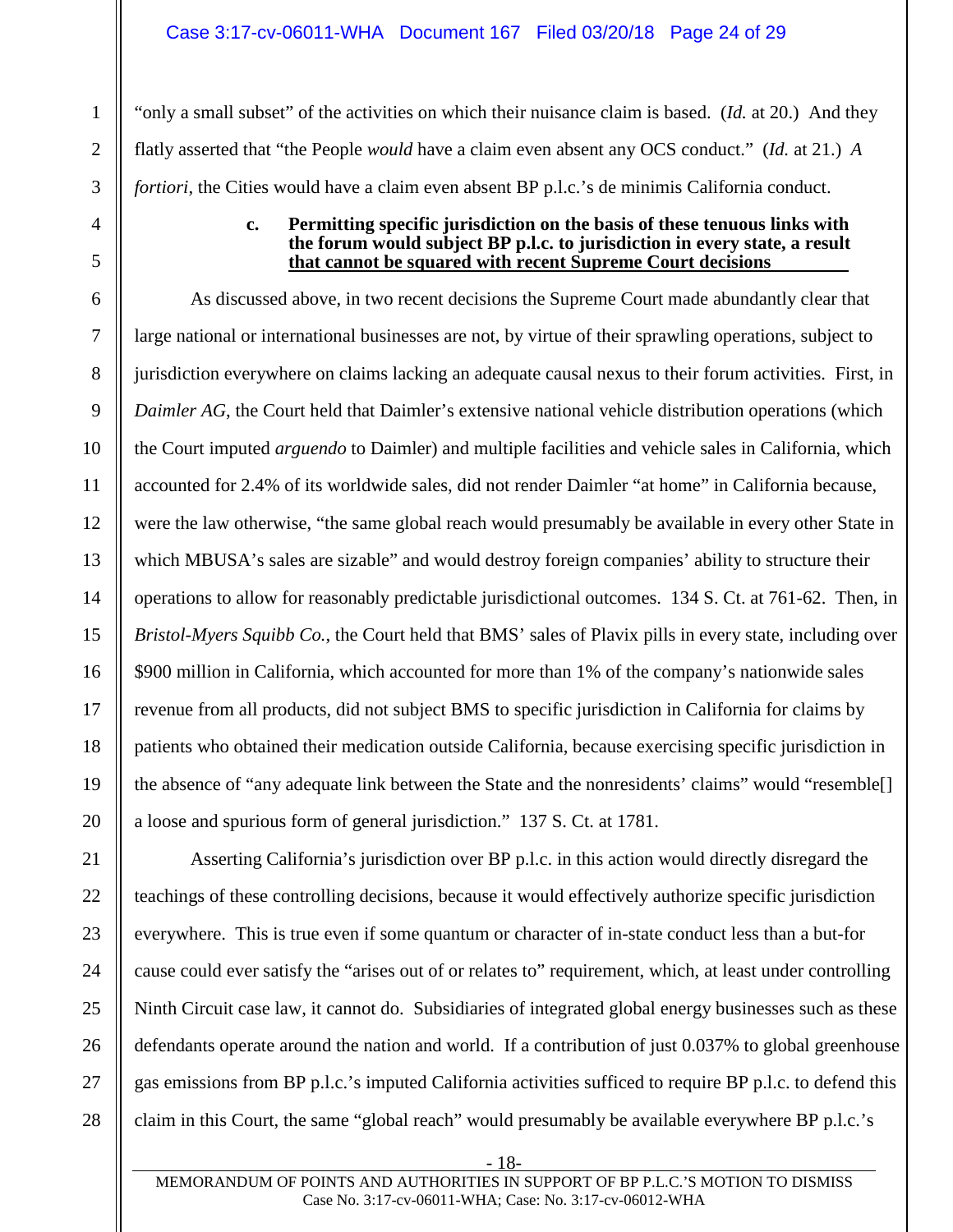subsidiaries have operations, which would impermissibly "resemble[] a loose and spurious form of general jurisdiction" even broader than pre-*Daimler AG* cases allowed.

1

 $\mathfrak{D}$ 

3

4

5

6

7

8

9

10

11

12

13

14

15

16

17

18

19

20

21

# **d. BP p.l.c.'s other alleged California connections add nothing to this analysis**

The Cities attempt to dress up the fossil fuel production that is the gravamen of their claim with a hodgepodge of other supposed BP p.l.c. "connections to California." (Compl. ¶¶ 32-33.) As the next section shows, the specific connections they allege for BP p.l.c. are largely factually incorrect. (*Infra* pp. 20-22.) But even if the Cities could obtain evidence to prove these connections, it would remain true that the Cities have not alleged, and cannot show, that BP p.l.c.'s imputed California activities are a but-for cause of their claimed harm. This is so because embroidery about California logistics and marketing efforts—activities such as importing Alaskan crude oil to California,<sup>8</sup> and maintaining a company Web site that promotes gasoline sales—does not bring the Cities any closer to showing that the claimed nuisance would have been avoided but for BP p.l.c.'s California activity. It could not do so, because that embroidery does not alter in any way the Cities' own estimation of the contribution BP p.l.c.'s California activities made to climate change-induced sea-level rise, which rests entirely on BP p.l.c.'s extraction of oil and natural gas. In other words, even if it were true that BP p.l.c. owns or operates California port facilities to receive crude oil and advertises gasoline on its Web site accessible in California, the total contribution that *all* of BP p.l.c.'s imputed California activities made to worldwide greenhouse gas emissions from human causes (0.037%) or to worldwide industrial greenhouse gas emissions (0.079%) remains the same under the Cities' attribution analysis. Operating a Web site or a terminal facility does not increase that miniscule contribution, which is inadequate to constitute a but-for cause for all the reasons discussed above.

22 23

24

25

#### **2. Allegations About Other BP p.l.c. "Connections to California" Do Not Establish That BP p.l.c. Purposefully Availed Itself of the Privilege of Conducting Business in California or Purposefully Directed Tortious Activity Toward California**

The preceding section showed that the Cities cannot meet their burden to demonstrate that BP p.l.c.'s California fossil fuel production is a but-for cause of the Cities' injury, even imputing all in-

26 27

28

8 BP p.l.c. has *included* the Alaskan crude oil that an indirect subsidiary produced for shipment to California in calculating its total production "in or for California." (Lombardo Decl. ¶ 20.e; Decl. of William Jeffries, filed concurrently.) Thus, BP p.l.c.'s purported California contribution of 0.037% to global greenhouse gas emissions from human causes already accounts for this production activity.

- 19-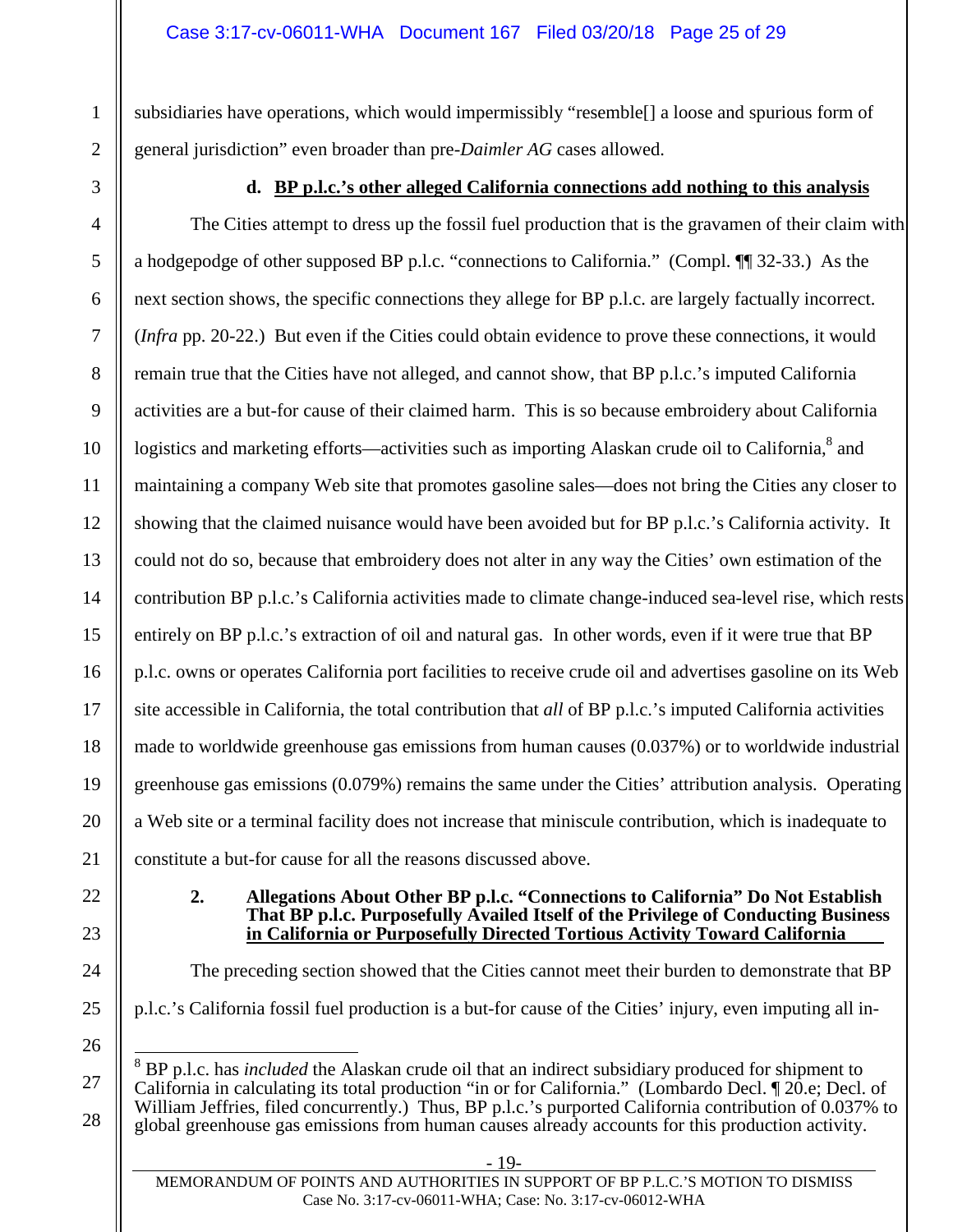#### Case 3:17-cv-06011-WHA Document 167 Filed 03/20/18 Page 26 of 29

state subsidiaries' conduct to BP p.l.c. Here, BP p.l.c. shows that the complaint's allegations about other BP p.l.c. "connections to California" are untrue and irrelevant. Consequently, these other alleged connections do not aid the Cities in meeting their burden to show that BP p.l.c. purposefully availed itself of the privilege of conducting business in California or purposefully directed tortious activity toward California.

Purposeful availment "must be based on intentional conduct by the defendant that creates the necessary contacts with the forum." *Axiom Food, Inc.*, 874 F.3d at 1068 (quoting *Walden v. Fiore*, 134 S. Ct. 1115, 1123 (2014)). The defendant's "suit-related conduct must create a substantial connection with the forum State." *Id.* (quoting *Walden*, 134 S. Ct. at 1121). Tortious acts performed outside the forum state can constitute purposeful direction only if the defendant expressly aimed intentional acts at the state, making the state the "focal point" of the harm suffered. *Id.* at 1069-71. However, conduct that is geographically *un*targeted and "merely happen[s] to cause harm" to a forum resident does not suffice.<sup>9</sup> Schwarzenegger, 374 F.3d at 806-07.

Beyond the generic allegation that BP p.l.c., through its subsidiaries, extracts and markets fossil fuels in California, the complaint alleges a handful of specific "connections to California" that are each untrue, irrelevant, or both. Taking each purported "connection" in turn:

*Web site promotion.* The Cities allege that BP p.l.c. maintains an interactive Web site on which it (i) "offers credit cards to consumers . . . to promote sales of gasoline and other products at its branded gasoline stations"; (ii) lists hundreds of California "BP Amoco Stations Near Me" in "virtually every municipality in California"; and (iii) offers gasoline discounts as a "reward" for amounts charged to a BP Visa Credit Card for the first ninety days. (Compl. ¶ 33.) In reality, the Web site (mybpstation.com) does not advertise or promote gasoline sales in California, because the gasoline stations it promotes—stations branded with the Helios trademark ("BP-branded" stations)—are not found in California. (Sanker Decl. ¶ 8; *id.* Ex. 2.) (Nor is the Web site maintained by BP p.l.c., but rather by BP Products North America, Inc., an indirect subsidiary that markets and distributes gasoline to BP-branded stations.) (*Id.* ¶ 8.) What's more:

27 28

1

2

3

4

5

6

7

8

9

10

11

12

13

14

15

16

17

18

19

20

21

22

23

24

25

26

 $9^9$  For this reason, fossil fuel production and promotion by BP p.l.c. entities around the world, lacking any nexus to California, cannot constitute purposeful availment or purposeful direction here.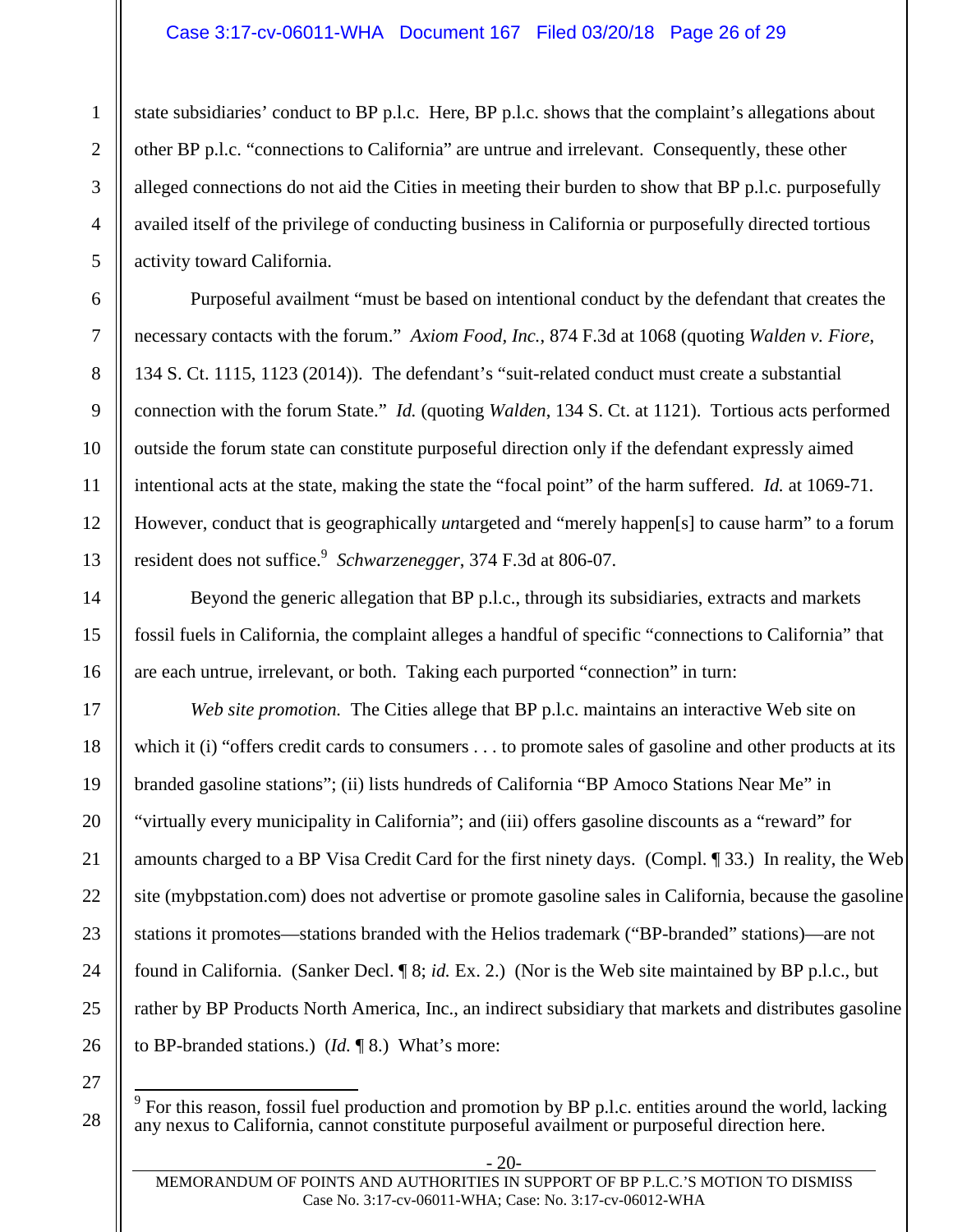#### Case 3:17-cv-06011-WHA Document 167 Filed 03/20/18 Page 27 of 29

i. The credit cards offered on mybpstation.com are BP-branded cards that promote sales at BP-branded gasoline stations. These promotions could not possibly target California since there are no BP-branded gas stations in California. (*Id.*)

ii. The "Station Finder" on this Web site (https://www.mybpstation.com/station-finder) does not list any gas stations in California. That is because, once again, there are no BP-branded gas stations in California. (*Id.* ¶ 8, Ex. 2.) The unrelated Web page referenced in the complaint, "BP Amoco Stations Near Me," belongs to a third party; it is not operated by any BP p.l.c. entity. (*Id.* ¶ 8.)

iii. Credit card "reward" discounts are explicitly redeemable only at BP-branded gas stations. *See* https://www.mybpstation.com/faq?tab=bpcreditcardsfaqs (rewards can be redeemed at the pump, "excluding non-BP branded gas stations"). Since there are no BP-branded gas stations in California, reward discounts are not redeemable in California either. (Sanker Decl. ¶ 8.)

*Port facilities.* The Cities allege "BP, through its subsidiaries, owns and/or operates port facilities in California for receipt of crude oil." (Compl. ¶ 33.) Although BP West Coast Products LLC ("BPWCP") once owned California terminal facilities, it has since sold them. (Sanker Decl. ¶ 7.) (BP p.l.c. itself has never owned or operated a California terminal facility. (*Id.* ¶ 5.))

*Alaskan crude oil imports.* The Cities allege that "BP, through its subsidiaries, . . . produces oil in Alaska, and upon information and belief, BP, through its subsidiaries, transports some of this crude oil to California." (Compl. ¶ 33.) Again, BP Exploration (Alaska), an indirect subsidiary of BP p.l.c., has produced crude oil in Alaska, some of which was transported to California and counted in the attribution analysis discussed above. (Jeffries Decl.; Sanker Decl. ¶ 6.c; Lombardo Decl. ¶ 20.e.) (BP p.l.c. has not produced crude oil in Alaska for shipment to California. (Sanker Decl*.* ¶¶ 5-6.))

*Operation of gas stations.* The Cities allege that "BP operates 275 ARCO-licensed and -branded gasoline stations in California, including stations located in San Francisco." (Compl. ¶ 33.) The allegation is incorrect. BPWCP, an indirect subsidiary, licenses the ARCO brand for use at gas stations in Northern California, ninety-five percent (95%) of which are operated by independent dealers and franchisees. (Sanker Decl. ¶ 7.) The remaining 5% are operated by commissioned operators of BPWCP. (*Id.*) (BP p.l.c. has never operated a gasoline station in California. (*Id.* ¶ 5.))

- 21-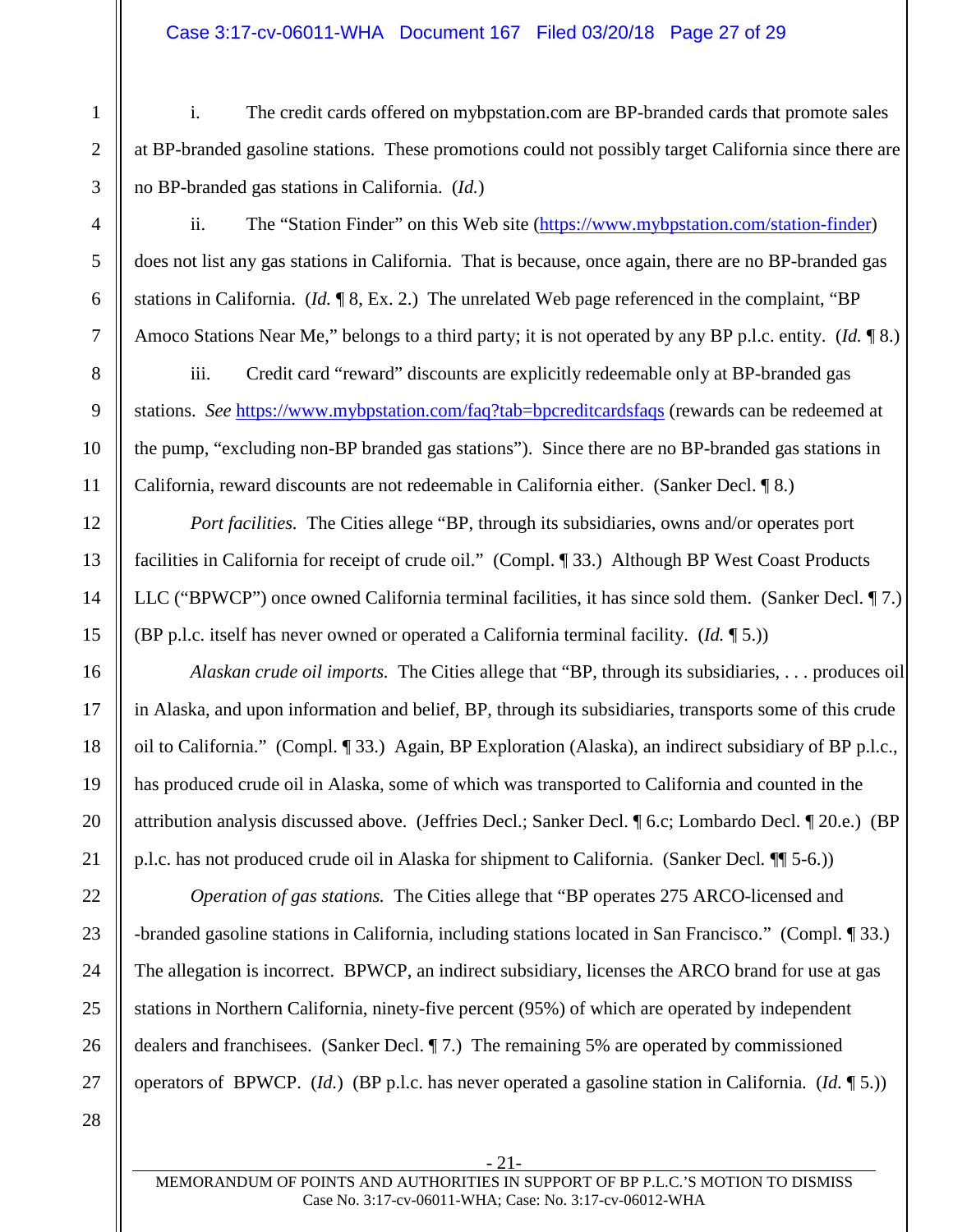In sum, the Cities' allegations about BP p.l.c.'s claimed "connections to California," beyond its imputed production of fossil fuels in or for the state, are false and irrelevant. The Cities accordingly have not met their burden to show purposeful availment by BP p.l.c. through these other activities.

#### **3. Exercising Jurisdiction over BP p.l.c. Would Be Unreasonable**

Even if the first two requirements for specific jurisdiction are met, "in order to satisfy the Due Process Clause, the exercise of personal jurisdiction must be reasonable." *Panavision Int'l, L.P. v. Toeppen*, 141 F.3d 1316, 1322 (9th Cir. 1998). To be reasonable, jurisdiction "must comport with 'fair play and substantial justice.'" *Id.* (quoting *Burger King Corp. v. Rudzewicz*, 471 U.S. 462, 476 (1985)). The Ninth Circuit has identified several factors to be considered in addressing the question of reasonableness, some of which are "no longer weighed heavily." *Id.* at 1323-24 (noting reduced importance of "(5) the most efficient judicial resolution of the controversy" and "(6) the importance of the forum to the plaintiff's interest in convenient and effective relief").

The Supreme Court, meanwhile, instructs that the "primary concern" in determining whether jurisdiction is present is "the burden on the defendant." *Bristol-Myers Squibb Co.*, 137 S. Ct. at 1780 (quoting *World-Wide Volkswagen Corp.,* 444 U.S. at 292). Relevant burdens include not only "the practical problems resulting from litigating in the forum," but also "the more abstract matter of submitting to the coercive power of a State that may have little legitimate interest in the claims in question." *Id.* Concern for the latter recognizes that restrictions on personal jurisdiction are in part "a consequence of territorial limitations on the power of the respective States" and nations. *Id.* These "federalism" and "comity" interests at times "may be decisive." *Id.* As the Court has explained, "[e]ven if the defendant would suffer minimal or no inconvenience from being forced to litigate before the tribunals of another State; even if the forum State has a strong interest in applying its law to the controversy; even if the forum State is the most convenient location for litigation, the Due Process Clause, acting as an instrument of interstate federalism, may sometimes act to divest the State of its power to render a valid judgment." *Id.* at 1780-81. These recent Supreme Court analyses effectively blend and elevate the importance of four of the Ninth Circuit's reasonableness factors: "(2) the burden on the defendant in defending in the forum; (3) the extent of conflict with the sovereignty of the defendant's state; (4) the forum state's interest in adjudicating the dispute"; and "(7) the existence of

1

- 22-